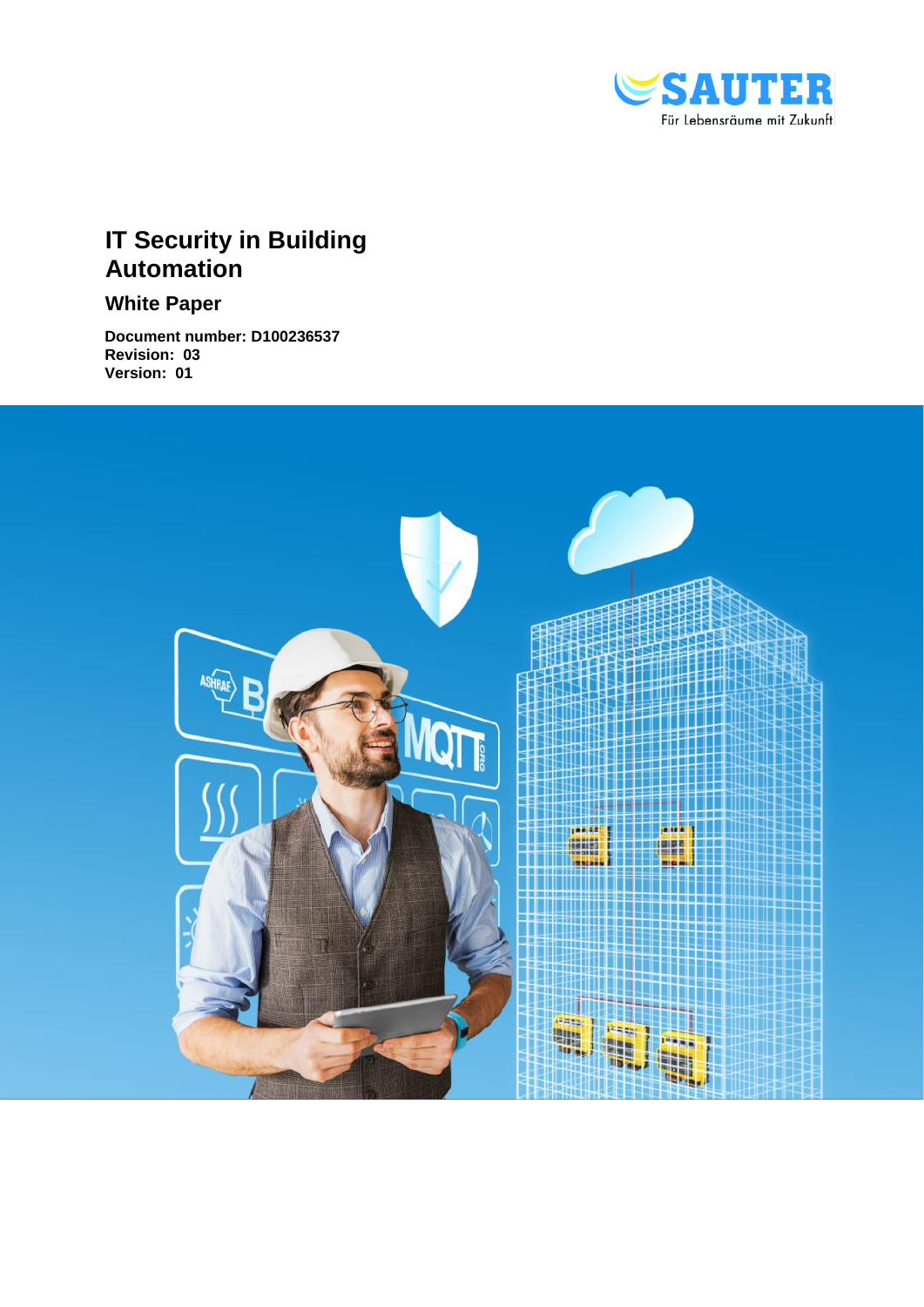2021 © Fr. Sauter AG Im Surinam 55 4058 Basel **Switzerland** 

Tel.: +41 61 – 695 55 55 Fax: +41 61 – 695 55 10 www.sauter-controls.com info@sauter-controls.com

Document number: D100236537 Revision: 03 Version: 01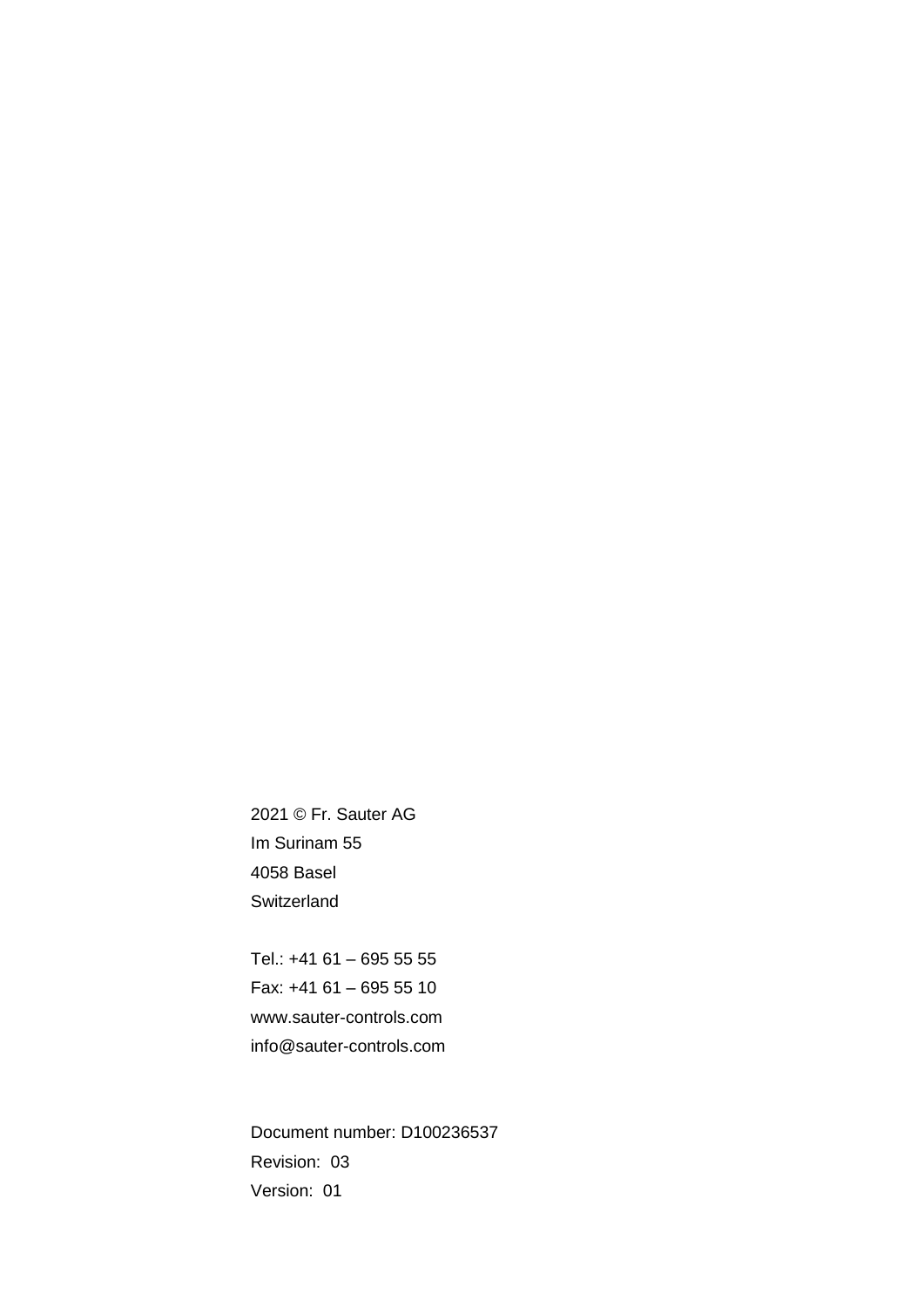# <span id="page-2-0"></span>**Contents**

| 3.1 |                                                                                                               |
|-----|---------------------------------------------------------------------------------------------------------------|
|     |                                                                                                               |
|     |                                                                                                               |
|     |                                                                                                               |
|     |                                                                                                               |
|     |                                                                                                               |
|     | Elements of IT security in building automation 11<br>3.2 Access permission system and password protection  15 |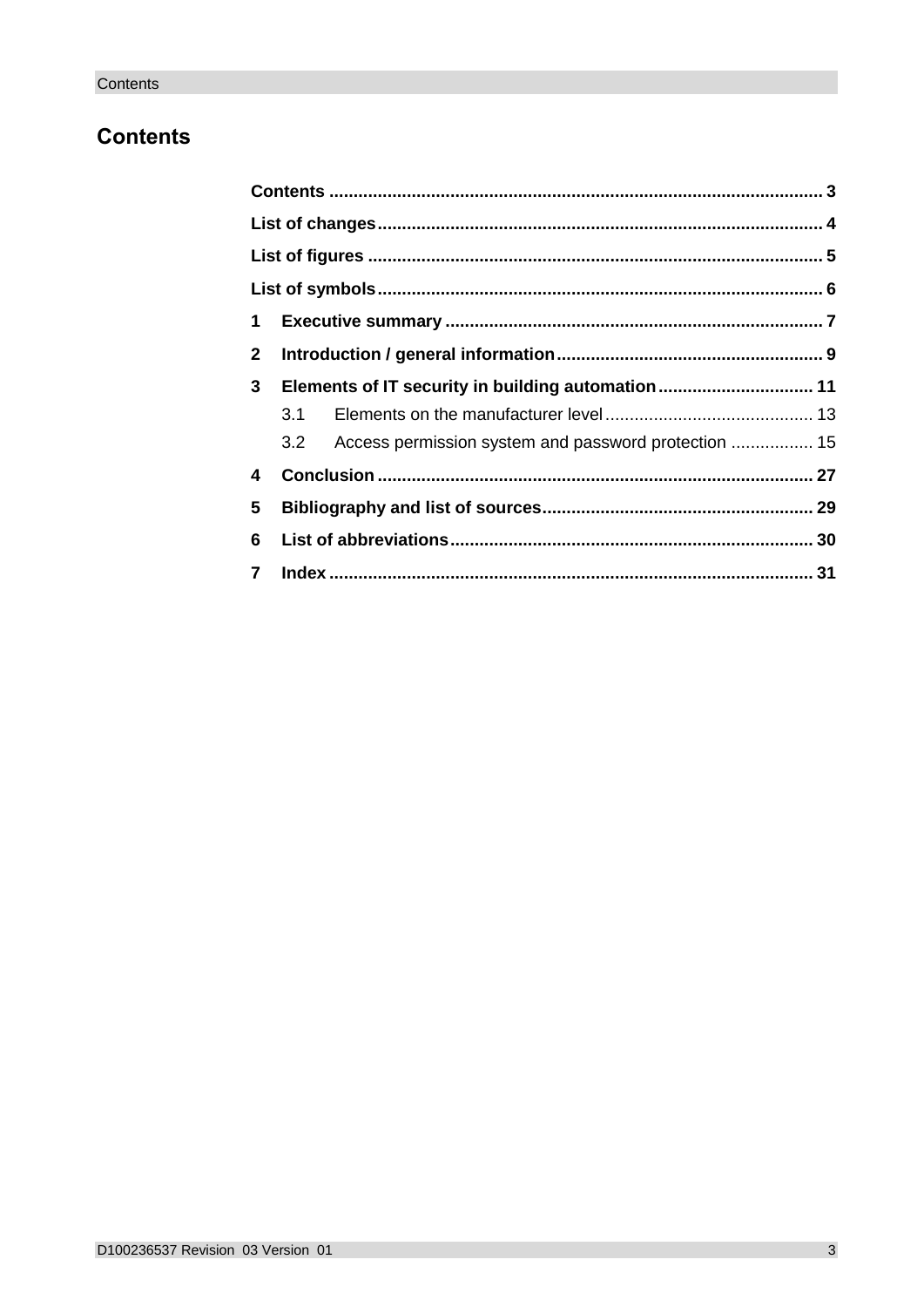# <span id="page-3-0"></span>**List of changes**

| <b>Date</b> | Rev./Ver. issue | Change           | <b>Section</b> | Page |
|-------------|-----------------|------------------|----------------|------|
| 03/2021     | 03/01           | General revision |                |      |
|             |                 |                  |                |      |
|             |                 |                  |                |      |
|             |                 |                  |                |      |
|             |                 |                  |                |      |
|             |                 |                  |                |      |
|             |                 |                  |                |      |
|             |                 |                  |                |      |
|             |                 |                  |                |      |
|             |                 |                  |                |      |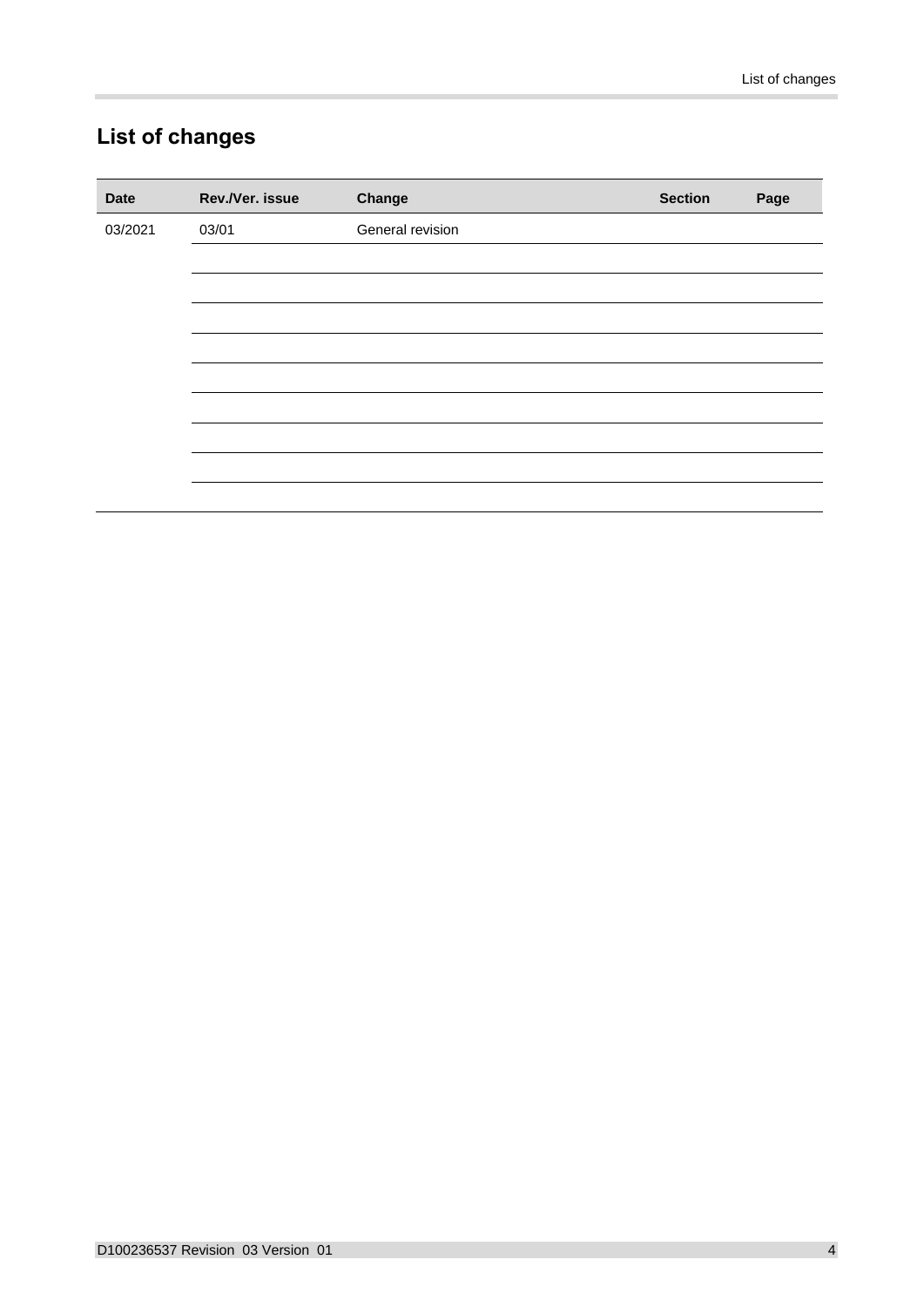# <span id="page-4-0"></span>**List of figures**

| Fig. 1: Areas and networks of the BA system                   | 11 |
|---------------------------------------------------------------|----|
| Fig. 2: Measures based on responsibility level                | 13 |
| Fig. 3: Threats and countermeasures of IT security for the BA | 25 |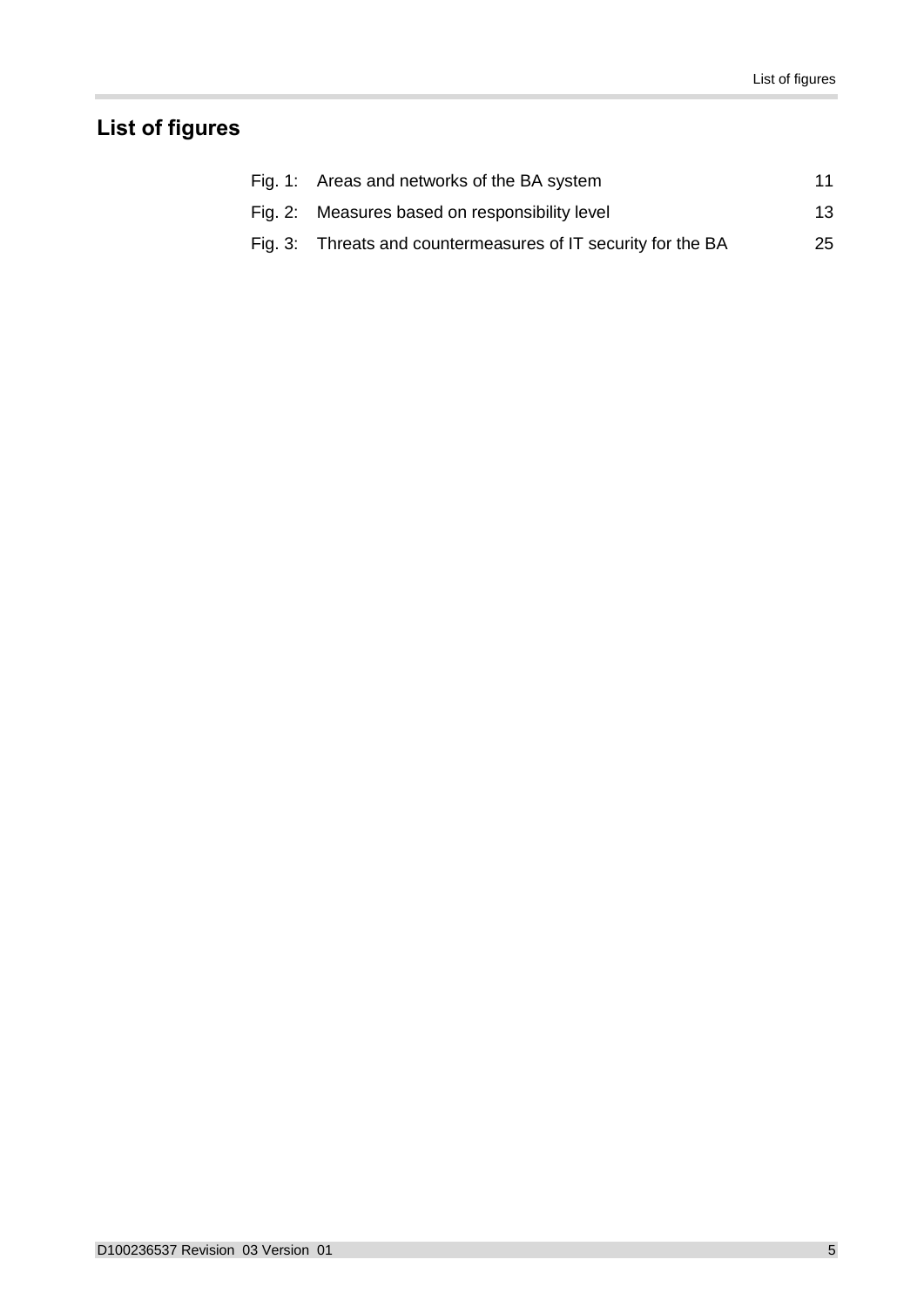# <span id="page-5-0"></span>**List of symbols**

**Information**

Information relevant to handling the product.



 $\widehat{\bm{i}}$ 

# **Call to action**

The reader is called to action.



# **Internet link**

Reference to links or applications on the internet.



 $\int$ 

# **Warning instruction**

Warning instructions are written in front of the action.



# **Nature and source of the danger**

**Consequences** 

▶ Action required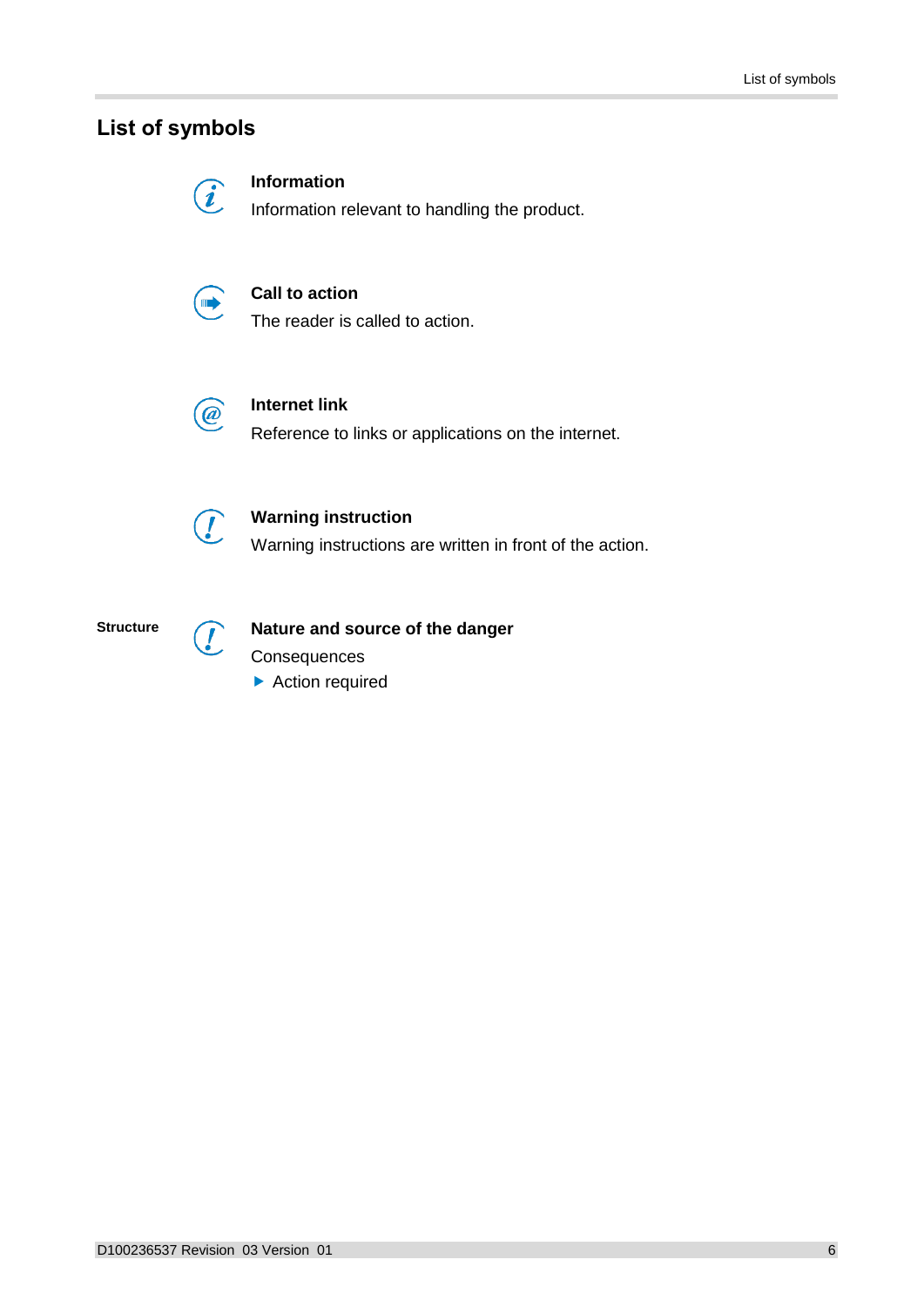# <span id="page-6-0"></span>**1 Executive summary**

The topic of IT security in building automation (BA) is no longer a pipe dream that can be easily circumvented. The IT landscape has changed radically in recent years. In addition to the general accessibility of BA solutions via the Internet, two other massive changes have taken place in recent years. On the one hand, the virtualisation of applications and outsourcing to the cloud has led to new solutions but also new providers. And on the other, the rapid growth of the IoT "Internet of Things" has led to incredible amounts of new devices and data, exponentially increasing the need for Internet communication and access to cloud services.

Where recently BA could be seen as an isolated solution, full integration with many other equipment systems and devices is now required. This is also bringing about a change in user behaviour and expectations. Overall, this leads to a proliferation of attack opportunities for cyber criminals.

However, in contrast to general IT applications, with building automation it is not just data which is at risk. Since BA systems are physically connected to the technical equipment of the building (ventilation, lighting, doors, access control systems), any attacks can compromise the security of the building itself.

The actual risk each building faces is project-specific and greatly depends on its vulnerability and on the scope and depth of the BA.

The measures used to protect a BA system are of three fundamental types: Protection of individual devices / PCs / software, protection of the IT infrastructure, i.e. networks and network access, and lastly protection measures in the processes.

Protective measures for devices / PCs / software already start with the manufacturer. IEC 62443-3-3 provides a list of requirements for which manufacturers should provide solutions. The protective measures for the IT infrastructure and the remaining measures for the devices / PCs / software are implemented by the installation contractor, with clients, general contractors and specialist planners setting out the general conditions, particularly the cost framework, in their tendering specifications and bills of quantities. There are both international standards (IEC-62443 etc.) and recommendations from national associations, especially for critical or strategic systems.

The efforts to ensure IT security extend throughout the development process of a system, from the manufacturing of the components, via project engineering and commissioning through to maintenance and operation. An adequate standard of security can only be achieved if all those involved play the part required of them. The security precautions must be proportionate to the risks. And risk analysis is essential.

This white paper, "IT Security in Building Automation", provides an overview of the individual security measures that can be taken. The diagrams and illustrations contain additional information on the various threats. For a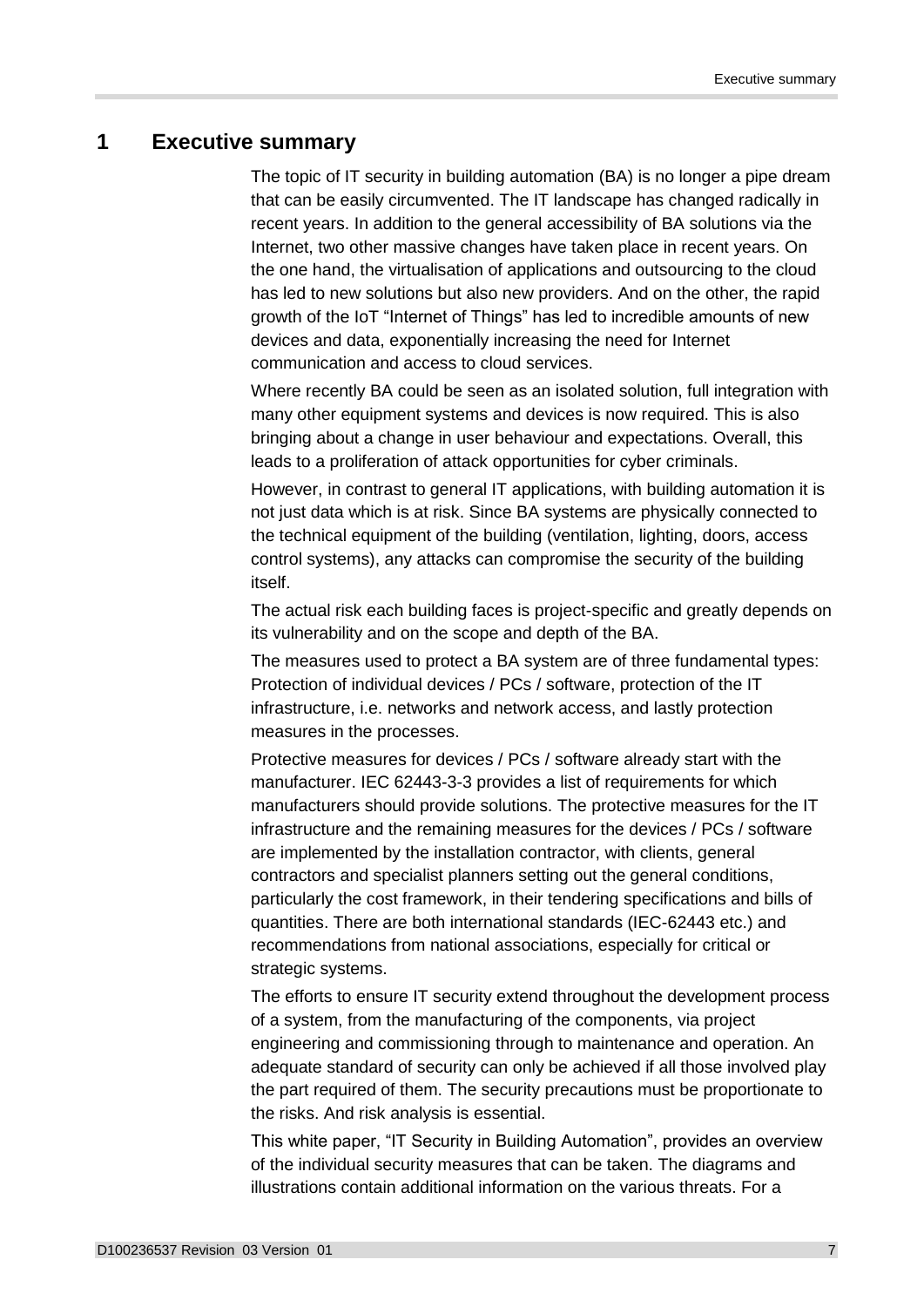systematic approach, standard IEC 62443 is recommended. Local recommendations or regulations must also be considered. The use of specialised experts is recommended.

The white paper only deals with the aspect of IT security against unauthorised external intervention or attack. It only refers to the other aspects – IT availability and the technical safety of the HVAC system itself – when necessary in order to minimise the negative effects of the control system failing.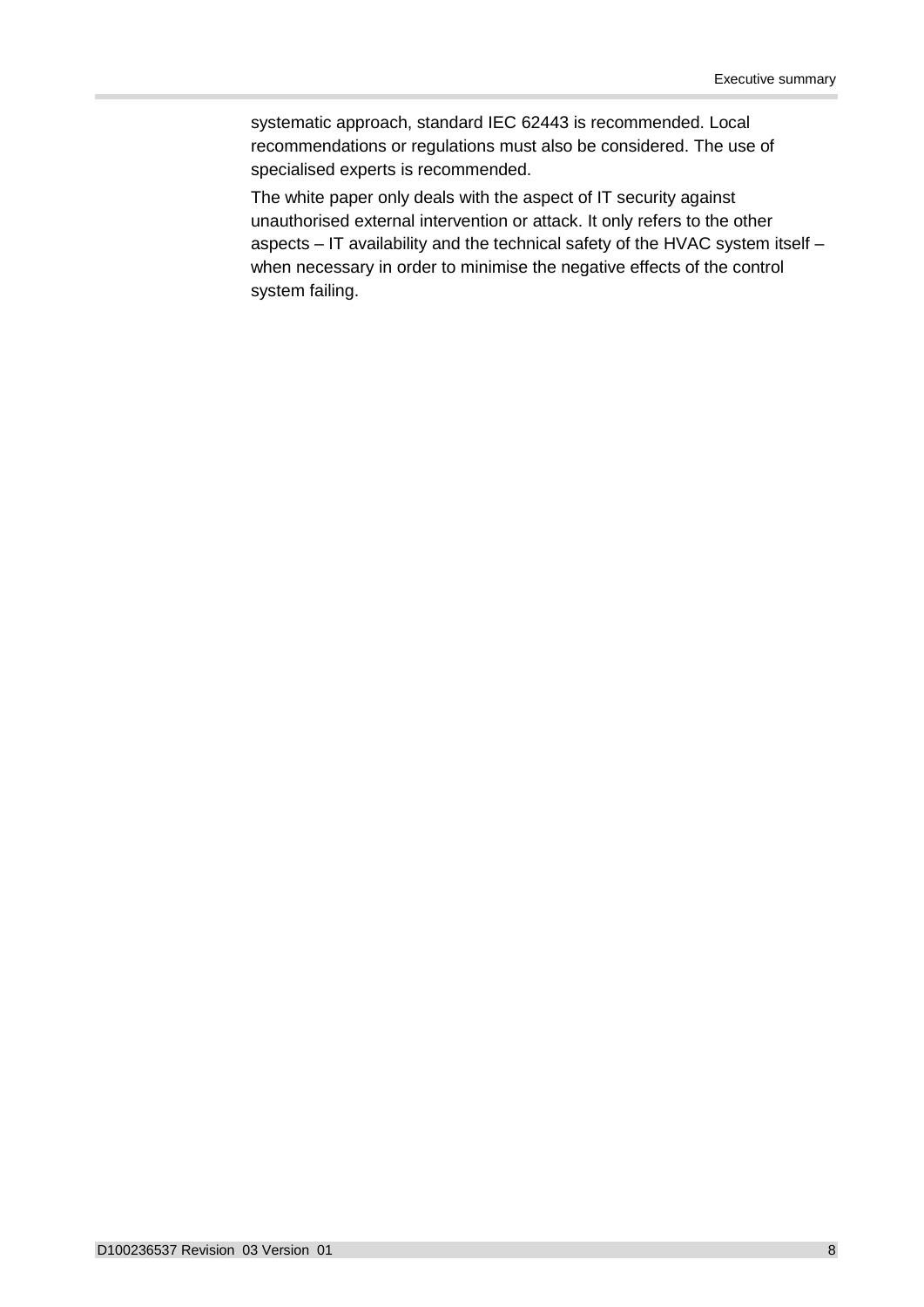# <span id="page-8-0"></span>**2 Introduction / general information**

This white paper, entitled "IT Security in Building Automation", only deals with the aspect of IT security against unauthorised external intervention or attack. The aspect of IT availability (where security means never failing, never crashing, redundancy etc.), which is often regarded as a part of this topic, is not discussed here. The safety of the HVAC system itself (e.g. emergency power supply, hardware lockouts, redundant design of system components etc.) is also only referred to when necessary in order to minimise the negative effects of the control system failing.

The reason why IT security in building automation (BA) is increasingly important and relevant lies in technological development. For some time now, automatic control engineers have been using ever smarter components at increasingly lower hierarchical levels. PLCs and automation stations have long since become industry-specific microcomputers with embedded operating systems. Consequently, they communicate largely using the standard IT technologies. Even the field devices follow the trend towards ever more integrated intelligence with increasingly high-quality communication technology. Similarly to room operation, where private mobile devices (BYOD) or new control concepts with voice assistants (e.g. Amazon Alexa!, Google Nest Hello etc.) have become popular. These new approaches (cloud, AI) require additional interfaces and protocols (WiFi™<sup>1</sup>, Bluetooth®<sup>2</sup>, LoRaWAN®<sup>3</sup>, Web API, MQTT, OPC and many more) which in turn offer additional attack opportunities.

The development of BA in the last 10 to 15 years has been characterised by standardisation and opening. The ability to integrate systems from different manufacturers has become a major selling point. Systems used to be proprietary in every respect and communication between them was difficult or impossible, but at the turn of the millennium, network, protocol and object standards were defined, opening the systems up to each other.

Using shared IT standards for communication, it became possible to integrate building automation into the existing business IT structures of a building. The use of the internet became established for remote communication, opening up almost unlimited communication opportunities for BA.

All these innovations have presented customers and operators of building automation systems with huge benefits in the form of increasingly better functionality, virtually unlimited communication options and complete freedom of choice for new projects and upgrades.

However, these very positive developments have brought a new dimension of vulnerability to BA. This is largely the same as for general IT applications.

1

<sup>1</sup> Wi-Fi®, the Wi-Fi logo, the Wi-Fi CERTIFIED logo, and [other marks](https://www.wi-fi.org/who-we-are/our-brands) are trademarks of Wi-Fi Alliance.

<sup>2</sup> © 2021 Bluetooth SIG, Inc

<sup>3</sup> LoRa, LoRaWAN®, Copyright © 2021 LoRa Alliance®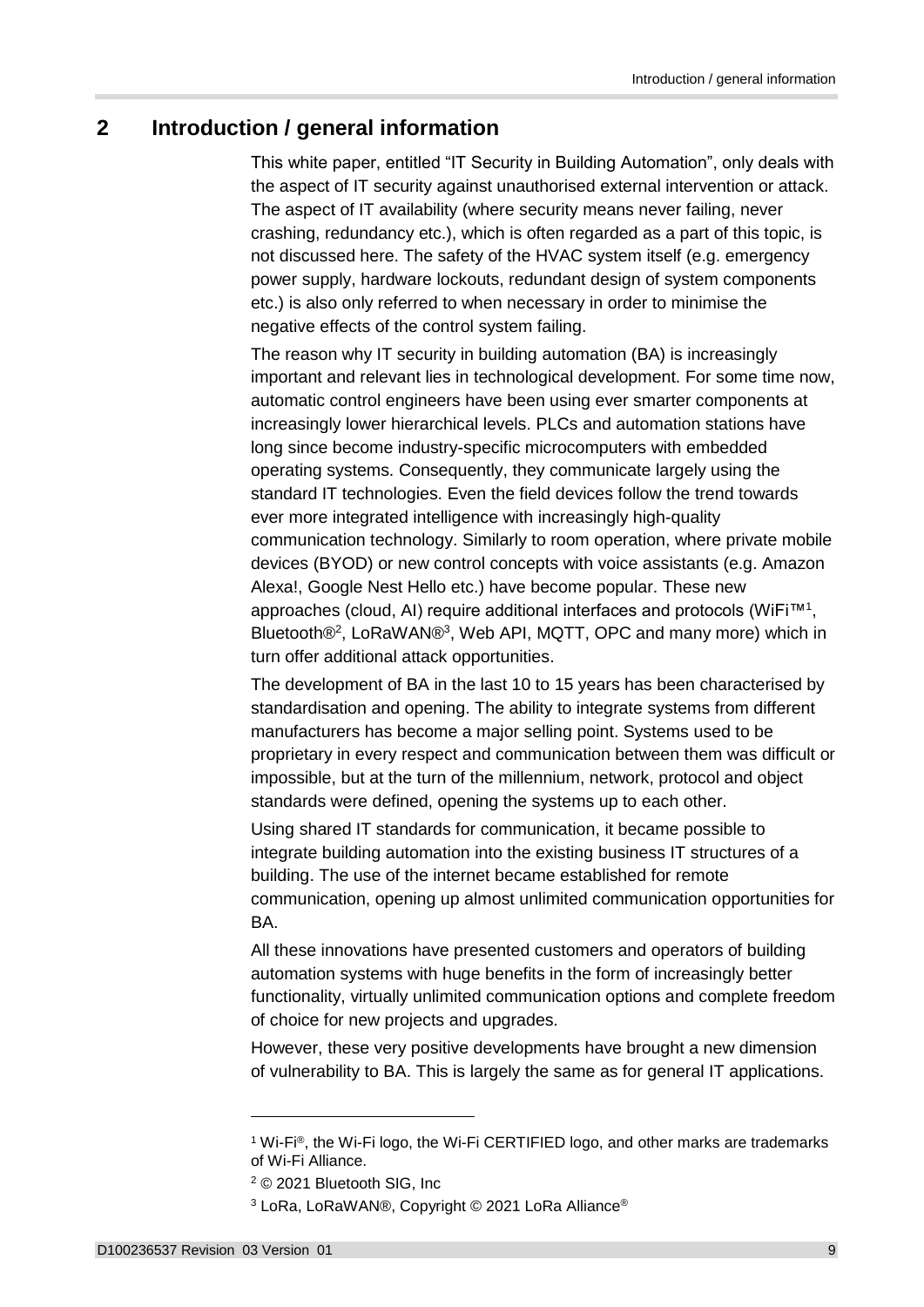But unlike general IT applications, BA systems are physically connected to the technical equipment of a building (HVAC systems, lighting, access control, fire doors etc.), which means there is an additional dimension as regards the consequences of this vulnerability. This is because unauthorised access might not "merely" result in data being altered or manipulated, but can impinge on technical equipment in the building that is relevant to security and safety. Where criminal intent is involved, the consequences can be serious.

The risks posed by this vulnerability largely depend on the type and utilisation of the building. Not all buildings are of equal interest to attackers or as seriously affected.

If the building automation system is "only" connected to the HVAC (heating, cooling and ventilation) systems, the risks are likely to be much lower than if it is also connected to systems such as lighting, access control and door control. It is also clear that the risk to smaller, non-public buildings is not the same as it is to centrally located, heavily frequented or particularly securitysensitive buildings such as airports and railways stations. With such buildings, the intended threat can range in extreme cases to digitally assisted acts of violence or terror.

Therefore, the security precautions must be proportionate to the risks. A specific risk analysis is essential for every project.

Certain fundamental measures are required in all systems. Here a strategy of defence-in-depth, i.e. the use of multiple protective measures and technologies, is generally recommended. However, maximum security is only possible with a great deal of effort and expense. Even then, absolute, 100 percent security is almost impossible, in building automation as in any other system.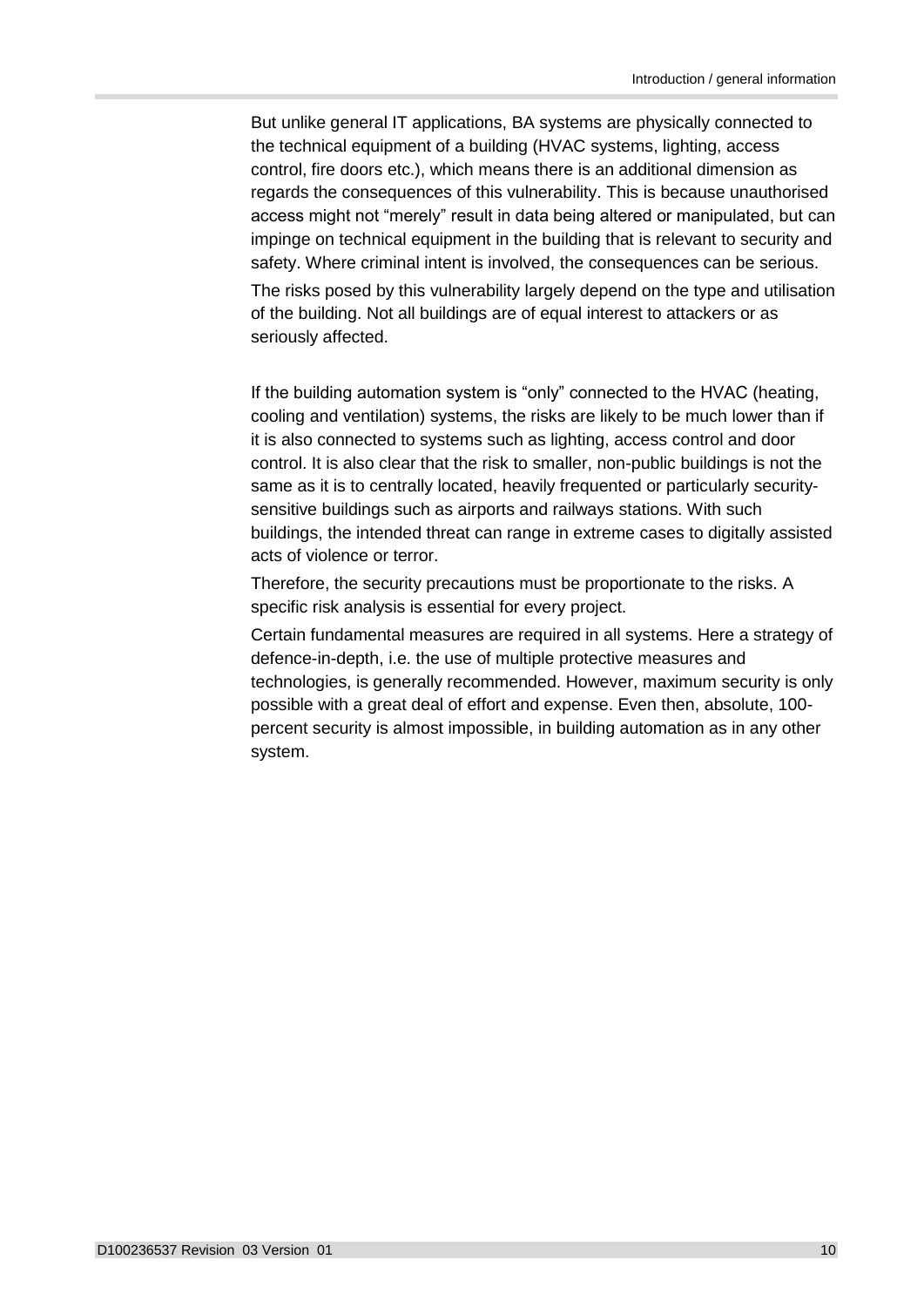# <span id="page-10-0"></span>**3 Elements of IT security in building automation**

The security of network-based building automation (BA) can be improved using protective measures on two basic levels.

Just as people in towns can protect themselves by locking doors of their houses as well as by securing the city gates, precautions for BA systems can be taken on the individual devices (automation stations, PCs etc.) and/or with access to the relevant networks. And just as it is best to lock the city gates securely and not let the danger into the town in the first place, protecting the network access points is probably the more important aspect for BA. However, even city gates and walls are never 100% tight, and dangerous subjects can also come from inside the city. In the same way, protection of individual BA devices is essential.

Good results can only be achieved by making efforts on both levels together.



<span id="page-10-1"></span>*Fig. 1: Areas and networks of the BA system*

In the service life of a BA system, the measures on the individual device / software level already begin with the product manufacturer, who implements a wide range of protective measures at the factory. These might include a password-protected access permission system, support for encrypted communication, internal firewalls or other measures.

These pre-installed protective measures on the device / software level must then be completed and configured when the system is installed and commissioned. The system of access permissions must be set up, the default users must be deleted and the devices may have to be re-hardened.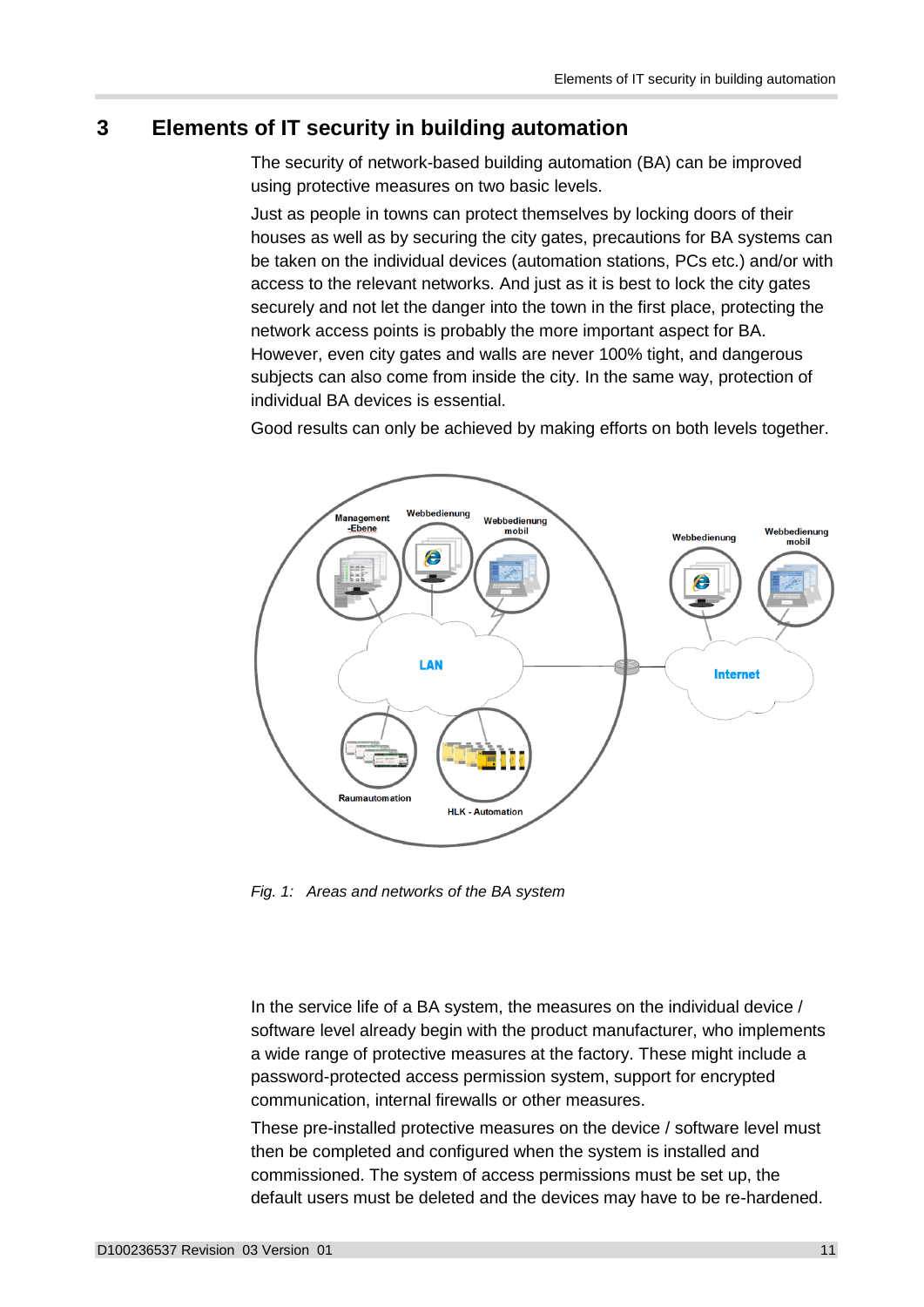During this phase, purchased computers must be protected against malware (with an anti-virus program) and hardened as much as possible.

The manufacturer of the BA equipment usually has very little or only indirect influence over the measures on the IT infrastructure level, in other words the networks, subnetworks and access to them. These are planned and implemented by the installation contractor of the BA system (usually together with the IT officers of the customer, building operator or general contractor). The installer decides whether the BA system, or at least the automation level, should be run on a dedicated BA network, whether an internet connection is needed for remote communication, how the network is subdivided, which security measures such as firewalls and VPNs are used for the access points, and how any WiFi networks are protected. The general contractors and specialist planners specify the functional requirements and the cost framework.

IT security efforts continue throughout the service life of the system. As described above, they begin with the manufacturer of the equipment and programs, and continue through project engineering, implementation and commissioning of the system. But even after that, during operation, ongoing IT security requires constant work from maintenance and operating staff.

The required standard of security can only be achieved if all those involved play their part.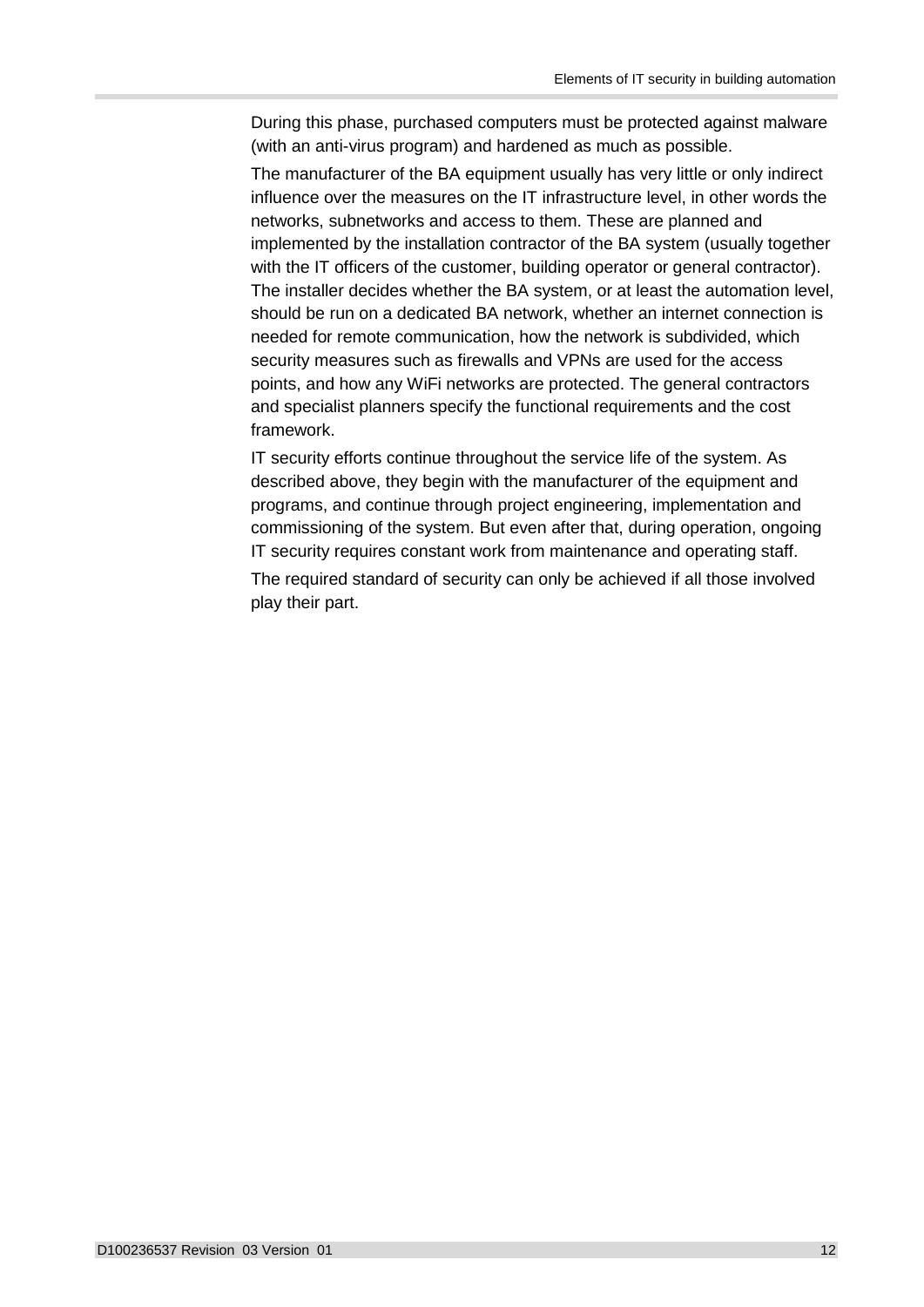

<span id="page-12-1"></span>*Fig. 2: Measures based on responsibility level*

# <span id="page-12-0"></span>**3.1 Elements on the manufacturer level**

The devices affected are those with an (embedded) operating system (automation stations, network devices, intelligent sensors, smart actuators), as well as the software for the management system (SCADA/ML/BEMS software, and energy analysis and energy management software).

As a manufacturer, SAUTER has based the development of modulo 6 on IEC 62443-3-3 in order to integrate measures and solutions for cyber security. Document [1] is a guideline for this. The measures include:

## *identification / authentication and access rights*

On both modulo 6 and SAUTER Vision Center, the web server user accounts can be configured with different authorisation levels and password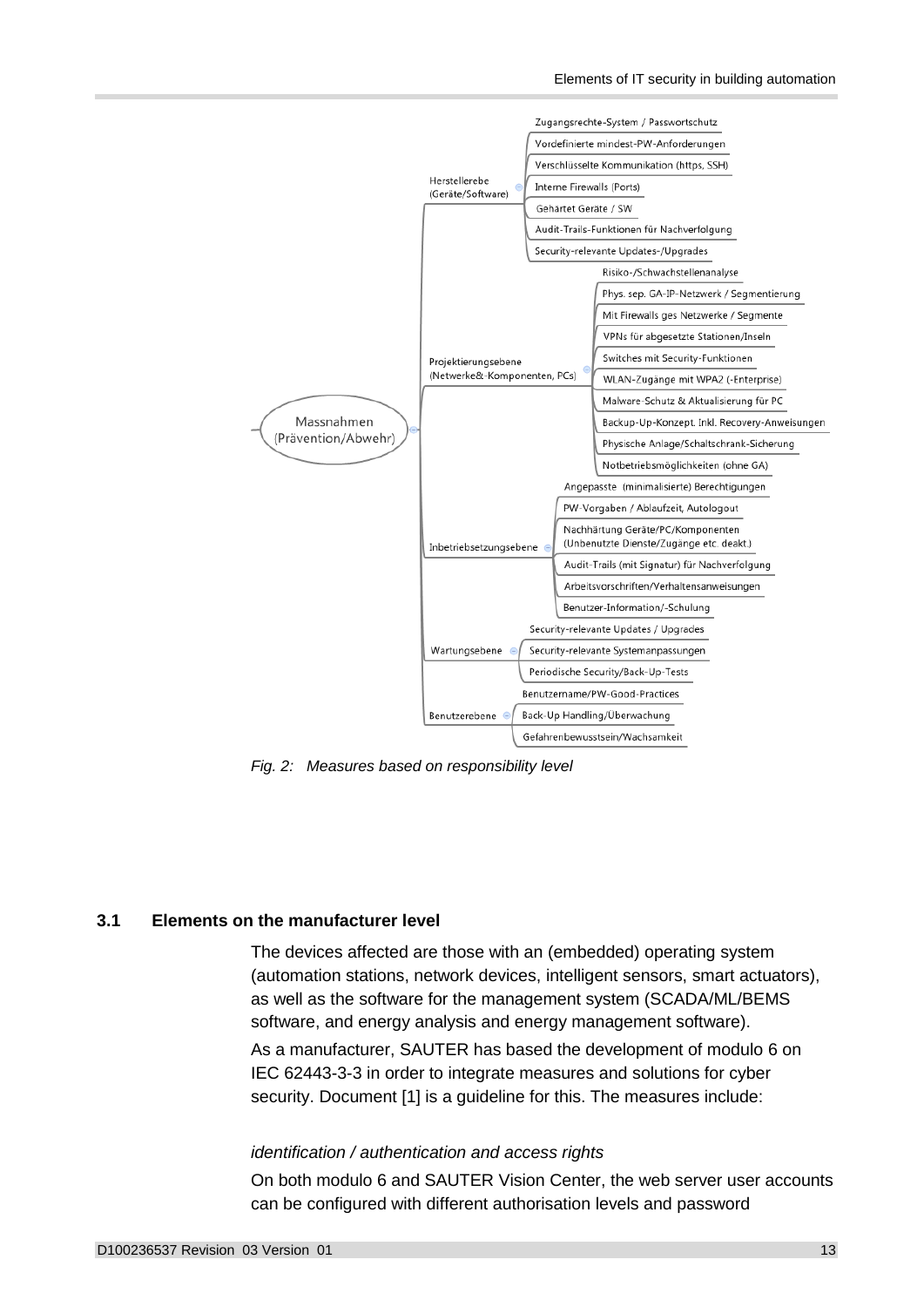requirements. Changing the default password is mandatory on modulo 6 stations.

### *Usage control*

Thanks to the integrated Access Control List, access from other participants in the network can be both explicitly permitted (whitelist) and explicitly prevented (blacklist).

# *Logging*

The web server embedded in the modulo 6 stations stores all user actions in the form of an audit trail. This means that all user interventions can be traced back. This is similar to SAUTER Vision Center, where even higher requirements in accordance with FDA Cfr 21 Part 11 are supported.

# *Integrity check*

The Building Data Integrity Solution (modu615-BM) is a solution that periodically checks the integrity of the data at all stations in a system. In the event of an integrity breach, an alarm is triggered and, if necessary, the original configuration is reloaded to the affected station. This solution uses a blockchain concept, encryption (TLS) and 2-factor authentication as standard functions.

#### *Quick response to events*

In the event of an integrity breach, an alarm is triggered and the original configuration is reloaded to the affected stations if required.

# *Encryption*

The use of TLS is standard in modulo 6. All protocols that support this offer options such as the web server with https. Furthermore, BACnet/SC is integrated so that BACnet no longer communicates in plain text, but only with pre-registered stations that also support BACnet/SC. BACnet/SC uses TLS and is only available in encrypted form.

## *Network separation: 2 network interfaces*

This allows, for example, the automation station to be connected to the corporate IT network and access to the web server, as well as access to cloud services such as the Meteo server or the email server for the automation station, while at the same time, physically separated, the building automation with BACnet/IP is operated on a separate network. This limits the data flow effectively.

#### *Backup/Restore*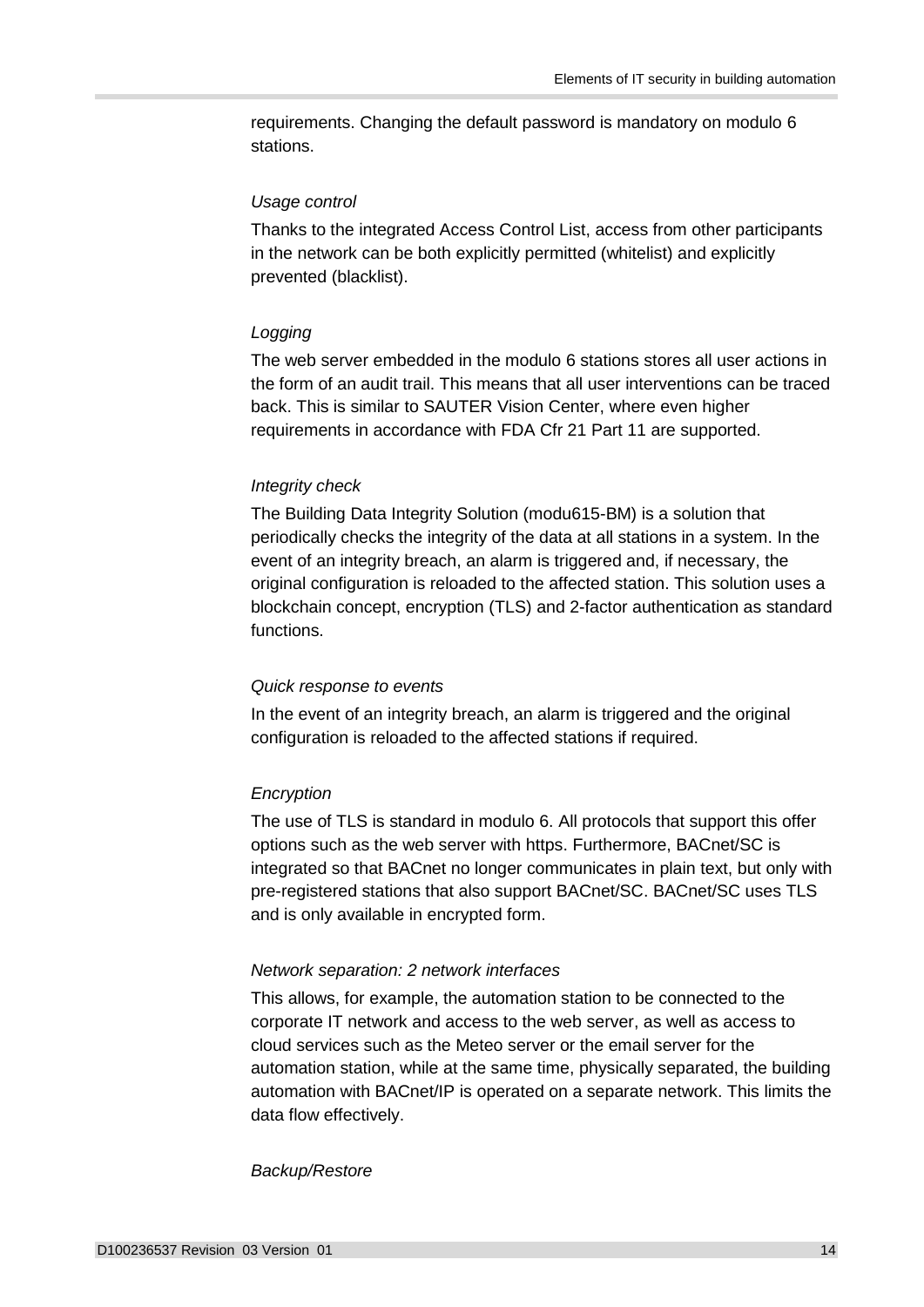This primary functionality is supported by the complete tool chain. This function restorably backs up both the configuration and the control program. With the Building Data Integrity solution, this restore can even be performed automatically if an unauthorised change is detected.

# *Availability*

The internal architecture of modulo 6 stations prioritises the control functions over all other tasks, so that if the interfaces are overloaded (e.g. in the event of misconfiguration in the BACnet network, or a DoS attack on the web server), these interfaces are shut down, the affected interface is blocked, and the control continues to function fully.

# <span id="page-14-0"></span>**3.2 Access permission system and password protection**

Naturally, all devices and software products that are accessed by users (web servers, configuration interfaces etc.) must be equipped with a configurable access permission system with password protection.

The data interfaces which the devices and software products use to communicate with their data sources must also be protected from unauthorised access with a suitably verified ID. (This applies to the data sources of the energy analysis and management software, for example.)

Security can also be greatly improved if the password protection supports advanced functions such as minimum password complexity, automatic logout for inactivity, a lockout period after a predefined number of failed login attempts, or a regular PW expiry period.

Furthermore, when determining access rights, access should be limited to the bare minimum – i.e. only display as much as necessary (need-to-know) or only offer as much as necessary (least functionality).

# Predefined minimum PW requirements

The password complexity, automatic logout, lockout period and regular PW expiry period are elementary features for effective protection.

Manufacturers should provide these functions in their products so that they can be configured during commissioning according to the security level of the system. If the manufacturer permanently programs the minimum requirements on its products and they can no longer be adapted to the security level of the system later, they might be set too high and be inconvenient to use.

However, it does make sense that at least the admin user with default PW set up by the manufacturer can be or – even better – has to be changed after a preset operating time or criterion. Many of the most widely reported hacker attacks are based on precisely this deficiency. The default PW was not changed after commissioning, and lists of these passwords for various manufacturers can be found on the internet.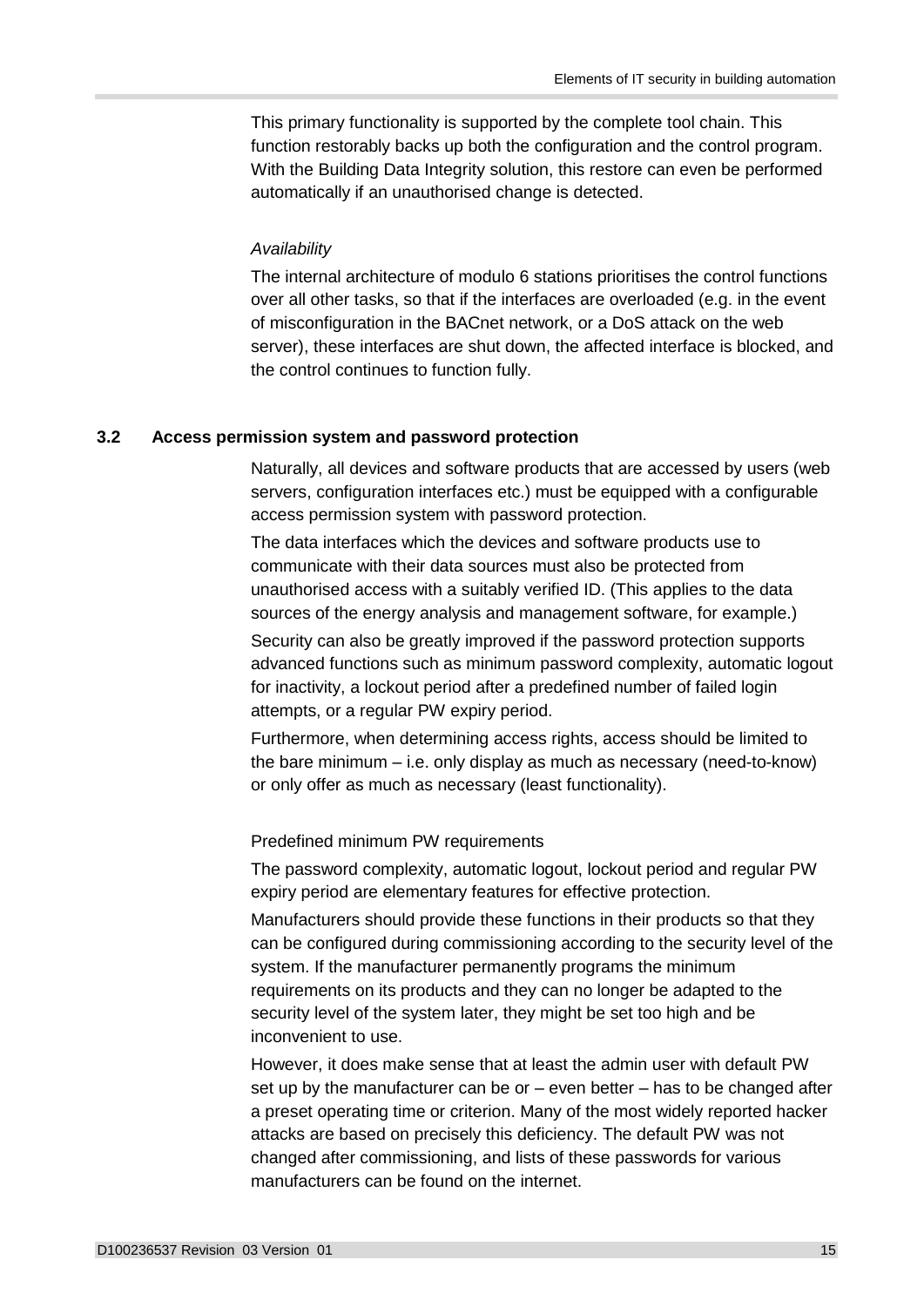# Encrypted communication with https, SSH

For secure communication, the products must be able to use TLS-secured communication (https, SSH) for their web servers and configuration interfaces. Thus, in addition to the encryption of the communication, the communication participants are also reliably identified (by certificates, if operated with a Public Key Infrastructure, PKI).

# Internal firewalls (ports)

All network-capable devices of a system (usually with a Linux operating system) should be protected with a factory-installed and preconfigured firewall. This means that all ports not used for regular operation are inaccessible. On software products too, ports that are not used or required should be inaccessible in the as-delivered state, in other words after a standard installation. For optimum adaptation to the infrastructure security concept, the port numbers used for the various services should remain freely configurable. It is also recommended that only the effectively available ports give a positive response to a port scan, and all others no response at all.

# Hardened devices and software

All the required devices and software products must be hardened before delivery. This means that all services and access points that are not required should not be installed or should be disabled ex-works. Standard IT functionalities such as Telnet (Port 23) or FTP (Port 20) offer hackers additional, widely known ways into the building automation hardware. Encrypted variants should also be used here (SSH, FTPS).

# Audit trail functions (with signature)

For retrospective analysis of genuine attacks, as well as false alarms (caused by incorrect operation or playing around), all systems should support audit trail functions (recording user activity) if possible. These not only help to find out who the attacker was or caused the false alarm, but also identify any damage or effects that need to be rectified.

For reliable tracing of genuine attacks, these recordings should be protected with a signature, so that they cannot be changed either deliberately by skilled hackers or accidentally by careless investigators.

# Security-relevant updates and upgrades

Like any other types of IT, techniques for attacking IT systems constantly develop at a rapid pace. This means that all affected products must be regularly updated and upgraded. Manufacturers of BA products must therefore provide security updates and upgrades for them, as well as the necessary distribution channels.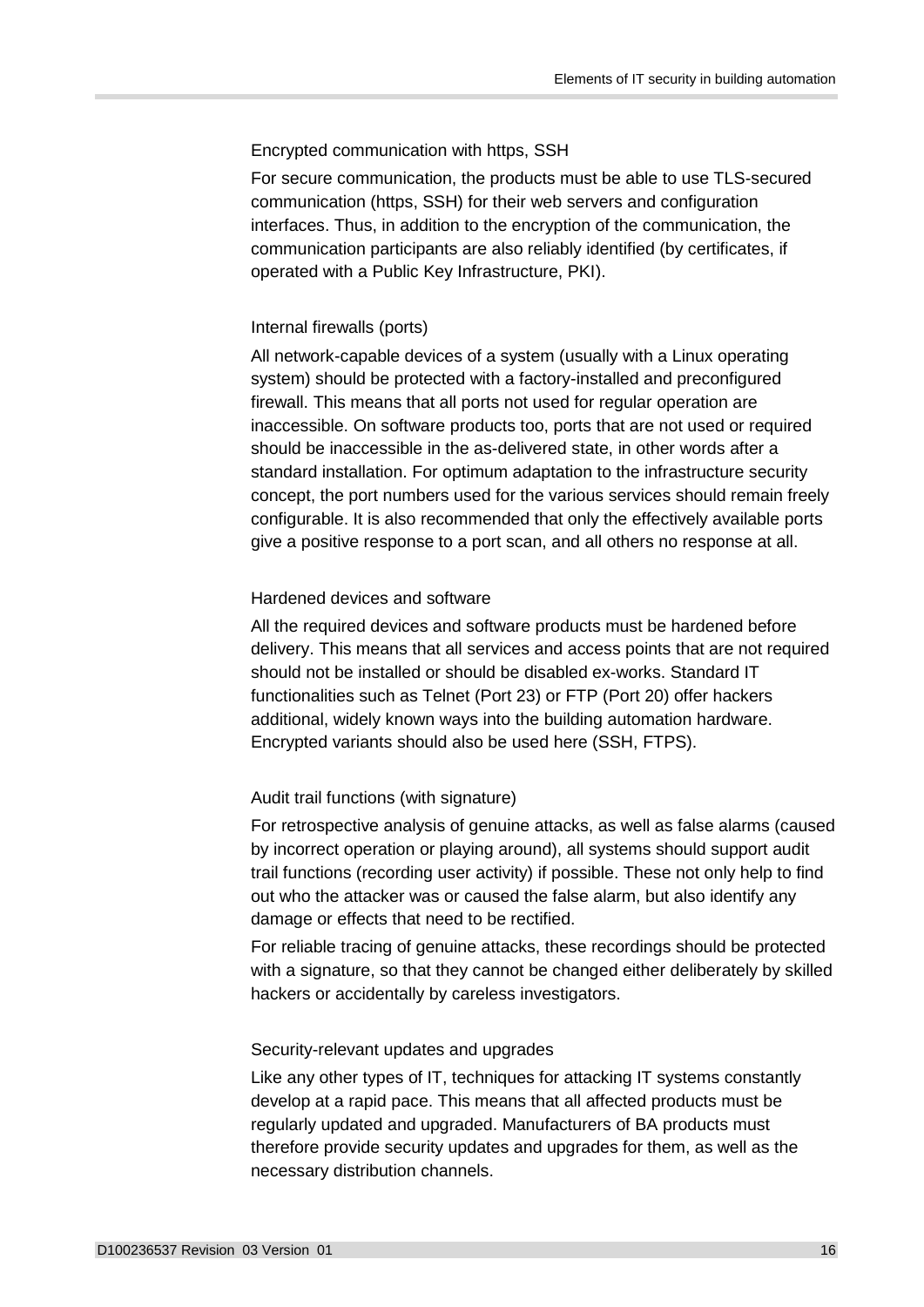### Elements on the project engineering level

During the project engineering phase of a building automation system, the IT infrastructure and its security elements are among the items that are specified. The task is to define aspects such as the topology (for the networks and subnetworks), the protective measures for access points and the protective measures on the management level to be installed on the PC.

In addition, measures should already be planned at this stage for dealing with possible disruptions (resulting from an attack).

The general contractor and specialist planners have an important say at this stage. Their tender specifications and bills of quantities state the technical requirements and cost framework which ultimately make the security measures possible in the first place.

## Analysis of risks and weaknesses

A risk analysis is the basis for engineering suitable defensive measures. Because the risk is not the same for each type of building and BA system, a project-specific risk analysis is essential. This determines the extent of the security measures. The influencing factors include the vulnerability of the building and the scope of the BA functions (HVAC, lighting, (fire) doors, access control systems etc.).

#### Physically separate BA IP network / segmentation

Because modern BA systems use the IP standard (OSI layer 3) as a basis for practically all their communication, it is naturally tempting to try and save money by using the existing IP network infrastructure that is normally present in the building. However, this is obviously not the best solution for the BA system in terms of IT security. Not only are there issues with performance and availability, but the protection of the networks cannot be optimally adapted to the requirements of the BA system, because the requirements of other applications also have to be taken into account. As well as this, such shared use of the network infrastructure means there are many users and possibly additional access points, with the ensuing risks to the BA network.

## Networks and segments protected by firewalls

Protecting all network access points with firewalls is one of the most important and effective ways to increase IT security against unauthorised access. The firewall checks all incoming network packets before forwarding them, based on the addresses of the sender and recipient, and the services used.

Firewalls with additional monitoring functions further increase security. These FWs not only check the address information of the incoming packets, but other criteria as well. For example, they analyse the content of the packets (deep packet inspection, DPI) before they allow them access to the network.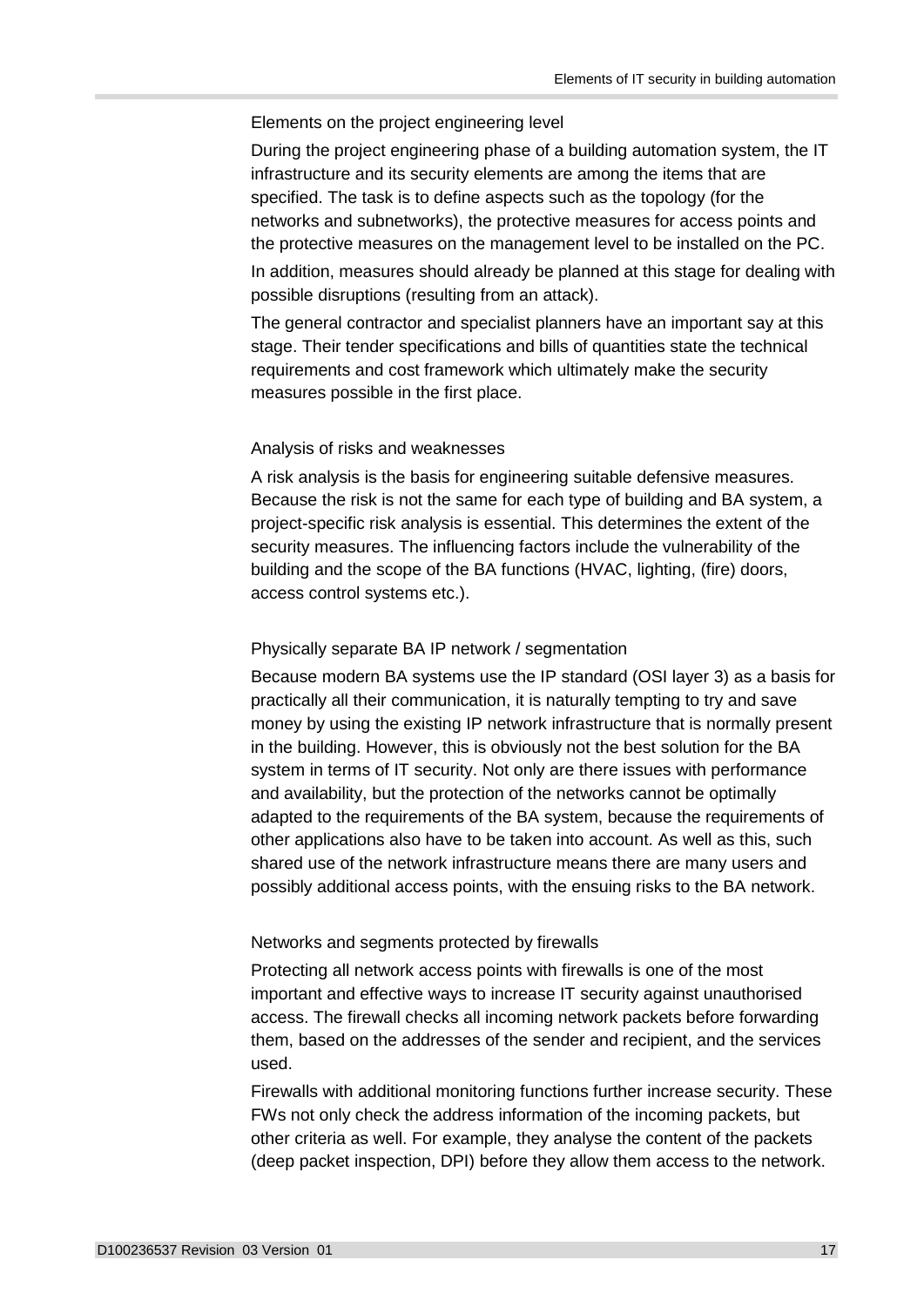There are also firewalls which filter outgoing data traffic. This puts up additional obstacles to malware that is not detected by the affected devices.

Finer segmentation can be used to make networks more secure. Subdividing a LAN like this means that the boundaries of the resulting subnetworks can also be protected with firewalls. The extent of the damage from infected machines can therefore be more effectively restricted within the LAN.

These days, firewalls are often integrated with the router in a single device. Firewall functions are also being taken over by increasingly intelligent switches. All three functions are being merged into devices with ever more powerful hardware.

## VPNs for remote stations and units

Connecting remote stations or units to the BA system using a VPN (virtual private network) substantially increases overall security.

The VPN establishes an encrypted channel between the remote station or unit and the system's internal LAN or segment. As the name implies, the remote station or unit is virtually integrated in the LAN or segment. The communication is encrypted and the identity of each VPN user is verified with a password. If the encryption (TLS) uses a certificate (from public key infrastructure) for identification, it is almost impossible for unauthorised persons to intercept this access or misuse it for their own purposes.

Protecting remote stations with VPN is not only worthwhile for very remote stations (WAN/internet), but also for stations in other segments of large networks.

#### Switches with security functions

Switches with integrated security functions are particularly useful when despite the risks described above, an existing network infrastructure is to be used both by the BA system and by other users. These can greatly enhance the security of the BA components connected to the jointly used network by filtering data traffic to each individual user. The switch ensures that each user only receives the data packets that are actually intended for it.

More advanced switches are also able to compile selected network users (for example the BA users) into a VLAN. This means they communicate within their own virtual network and are only visible and accessible to the other network users if this is explicitly permitted using a router or firewall.

Some of these switches can also be configured manually using whitelists and blacklists. During commissioning, these lists are used to permanently define which devices (based on their MAC address) can and cannot be connected to which port. This prevents external computers from connecting to the BA network.

WLAN access with WPA2 (Enterprise)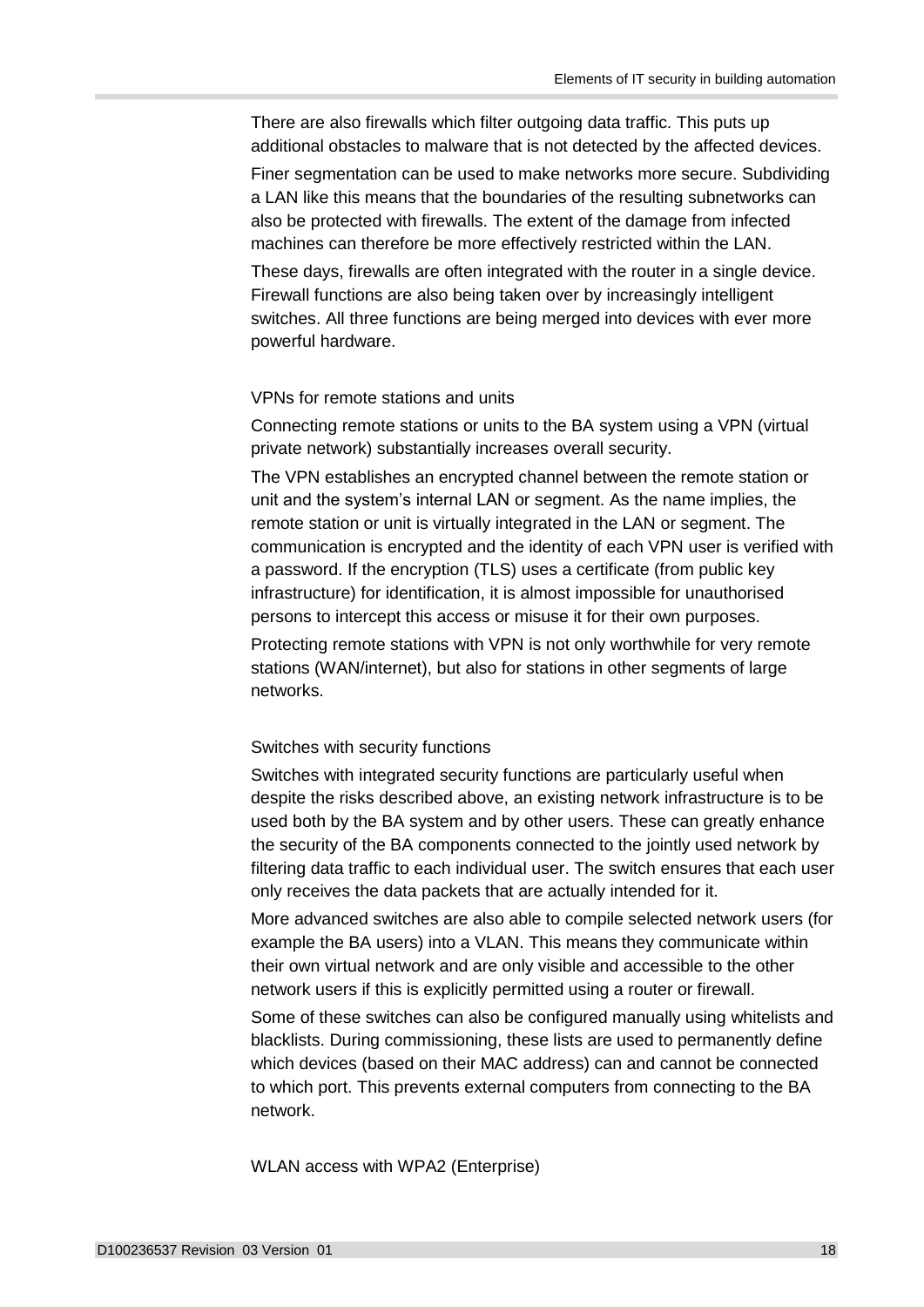If (mobile) devices are to be used which will be connected to the system via WLAN (wireless LAN), only a WLAN (WLAN router) which supports the WPA2 (Enterprise) standard provides a suitable, up-to-date level of security.

With the WPA2 security standard, communication is encrypted according to the Advanced Encryption Standard (AES).

Unlike WPA2 without "Enterprise", where the same password is used for all users (pre-shared key), the "Enterprise" version supports individual passwords, either from user accounts (LDAP/Active Directory, RADIUS) or via certificates (from public key infrastructure).

WPA2 and particularly WPA2-Enterprise, when used with sufficiently long and complex passwords and WPS disabled, are currently regarded as very difficult or virtually impossible to crack.

## Malware protection & update for PC

As well as network protection, during the project engineering phase it must also be specified which malware protection is to be installed on the management PCs. To ensure that it remains effective, a practicable update concept must also be defined.

Malware protection disables known computer viruses, worms, Trojans etc., and deletes them if possible. Because only known malware can be detected, it is important to ensure that the protection is regularly updated.

#### Backup concept with recovery instructions

It goes without saying that a BA system requires a suitable backup system.

The BA system will probably no longer function after an attack, and this will have consequences for the use of the building. This means the function must be restored, possibly in a great hurry. A pre-existing, clearly defined procedure with (tested and practised, see below) step-by-step recovery instructions is an invaluable help if this happens.

Because the backup files usually also contain copies of highly sensitive data, it is important that the engineering already includes a concept for how they can be reliably and securely kept. Particular attention must be paid to system configuration information or user administration data, for example, which can be extremely useful to skilled hackers.

Physical system / control cabinet security

The physical security of the system, control cabinets and communication equipment not only serves to prevent malicious attacks, but also prevents careless access by unauthorised persons.

In the context of IT security, the most important aspect is to protect the physical points of access to the devices, control cabinets and communication equipment. There must be no unauthorised access at all to Ethernet, USB and configuration ports on devices such as PCs, automation stations and routers, regardless whether they are assigned or not.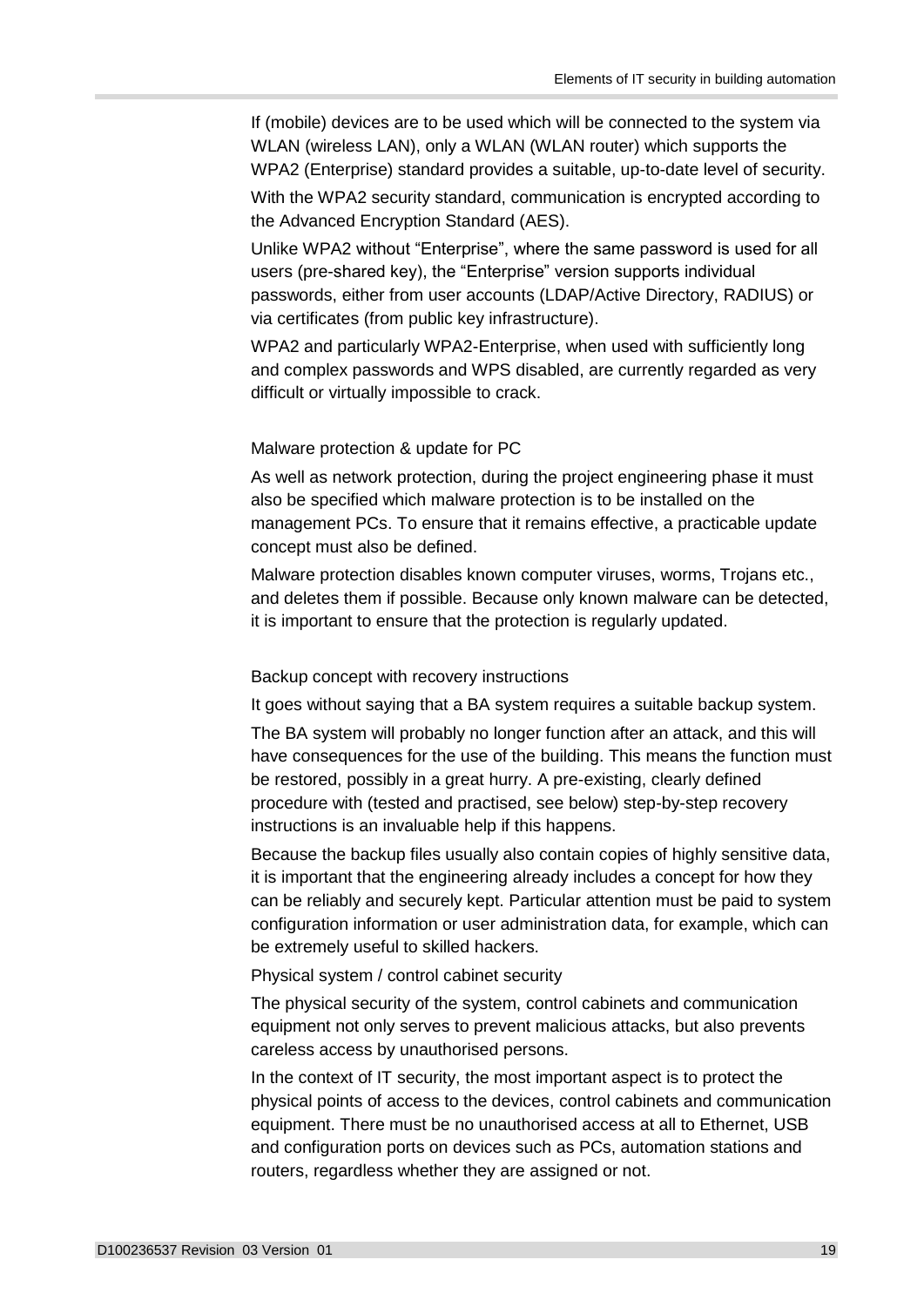### Emergency operation options (without BA)

In the event of an attack with effects on the functionality of the BA system, local operating and indicating units on the AS and other systems themselves can perform important rescue tasks.

The same also applies for hardware lockouts on the technical installations (e.g. fan must not run when the damper is fully closed etc.).

### Elements on the commissioning level

During the commissioning phase, the specifications from project engineering for IT security must be implemented and completed. All parameters relevant to security (user permissions, password requirements, ports etc.) must be configured and wherever possible, the protective measures must be tested. For subsequent operation and maintenance, update subscriptions must be set up and future users trained.

### Tailored (minimised) user rights

During commissioning, the users and user groups are set up for all the relevant devices, PCs and systems, and their rights are defined. The better and more precisely the rights are adapted (i.e. restricted/minimised) to the tasks of the users/groups, the smaller the risk – the risk of targeted attacks as well as the risk of unintentional operating errors. The "need-to-know" / "least functionality" principle fundamentally applies here: in other words, only allow access to those data and functions that are necessary for the user, and none beyond this.

Modification of user rights becomes even more important when we think of illegally obtained login data (user name and PW) or users leaving devices or PCs without logging out.

# PW specifications/expiry time, auto logout

Many devices, operating systems and programs include the option of setting these parameters. How complex does a password have to be? What restrictions are to be set? How often must users change their passwords? How long can a user be inactive before being automatically logged out? The risk analysis determines how strictly these requirements are set.

However, an overall, practical view must be taken. User-friendliness competes with security here, and it is worth remembering that as the scope of the password requirements grows, so does the difficulty for users. If passwords are overly long and complicated, frequently have to be changed and there are too many to remember, the more likely it is that users will have to write them down. Users also have passwords at home, some of which their family members need to know, and others which they must not be allowed to know. Each system they use has its own password rules. At some point it becomes impossible to remember all professional and private passwords, and the result is password lists on smartphones, keeping them in freeware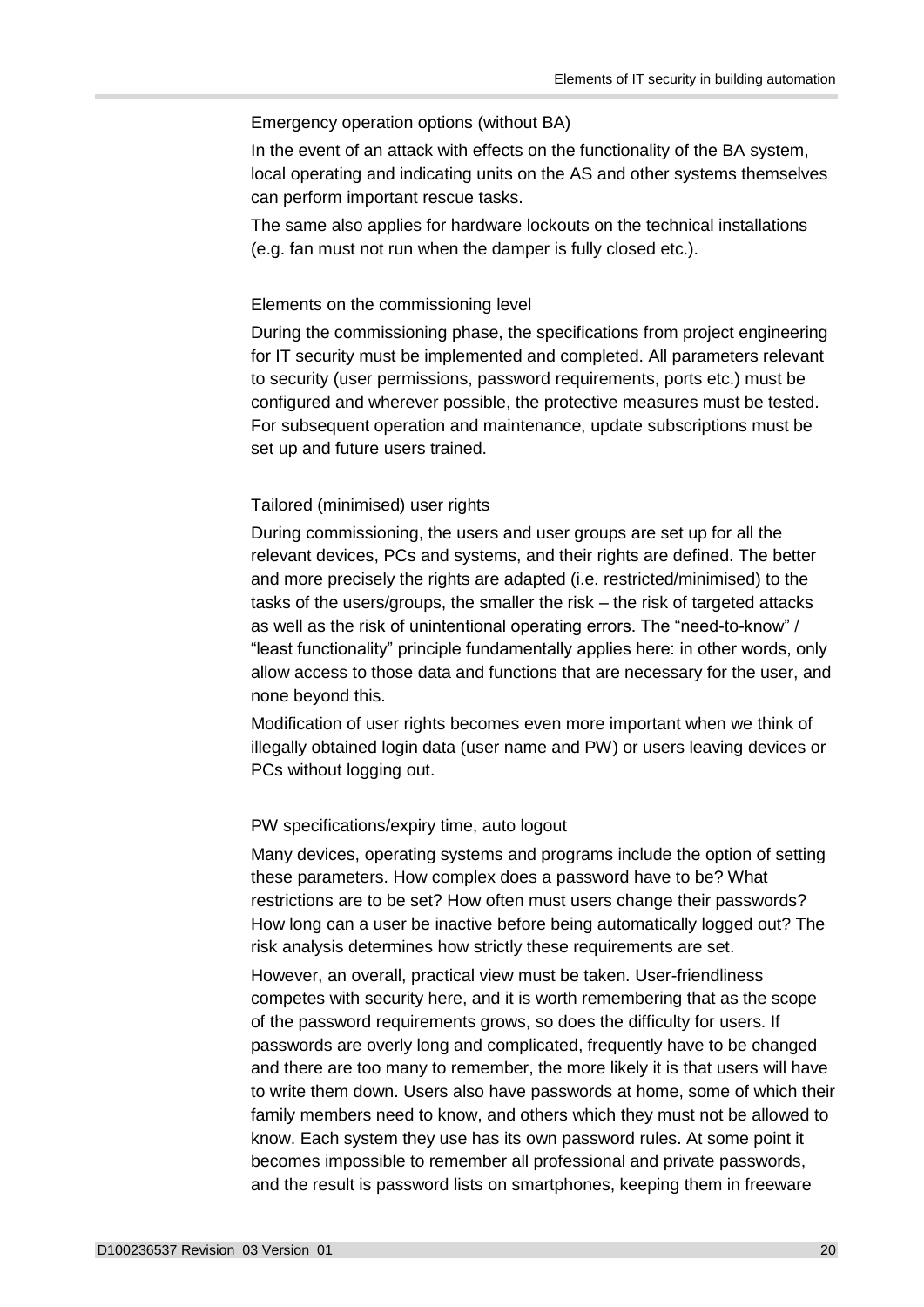password managers of dubious security levels, or even on pieces of paper under keyboards.

# Hardening devices, PCs and components

After completing the installation and configuration of all relevant elements, security can be further increased by hardening all devices (Linux) and PCs. What this means is removing or at least disabling all unused services, access points, user accounts, processes and programs. Only the elements that are actually necessary for operation should be left on the devices. The leaner the system, the harder it is for hackers to find tools that they can use.

PCs are particularly affected. Other devices (such as automation stations) should have been pre-hardened as far as possible by the manufacturer (not co-compiled).

#### Audit trails (with signature) for tracing

If a malfunction occurs, permanently available, active audit trails are enormously important. Not only are they used for monitoring, but in the event of an error, they can also make it much easier to restore the system or data.

The logbooks may have to be activated and configured during commissioning. At the very least, they must contain all user actions, modifications to data and, of course, all switching and adjustment operations.

They can also be set up for operating systems in databases and routers. This makes monitoring even more effective.

Because skilled hackers will no doubt try to remove their traces from the audit trails, it may be necessary to protect them with a digital signature for sensitive systems. The digital signature protects the recordings with a signature code and prevents any subsequent changes to them.

When configuring the audit trails, their long-term treatment must also be considered. How will they be prevented from becoming too big? Do they have to be regularly backed up? How long does the data have to be kept?

### Standard operating procedures

Definitive and tested standard operating procedures (SOP) for IT security should be in place on two levels by the time the system goes into operation. First, there should be one for normal operation, which helps to ensure that all safety elements are functional at all times and constantly updated. There should also be one for the occurrence of an attack or disturbance, with procedures and information on identifying the problem, limiting the damage and dealing with the situation.

The SOP for normal operation might consist of workflows and checklists, and a reminder function from a calendar is also useful. When properly observed, it ensures that all security-relevant elements are maintained: Is the malware protection up to date? Are all security-relevant updates of programs and operating systems installed? What security measures have to be carried out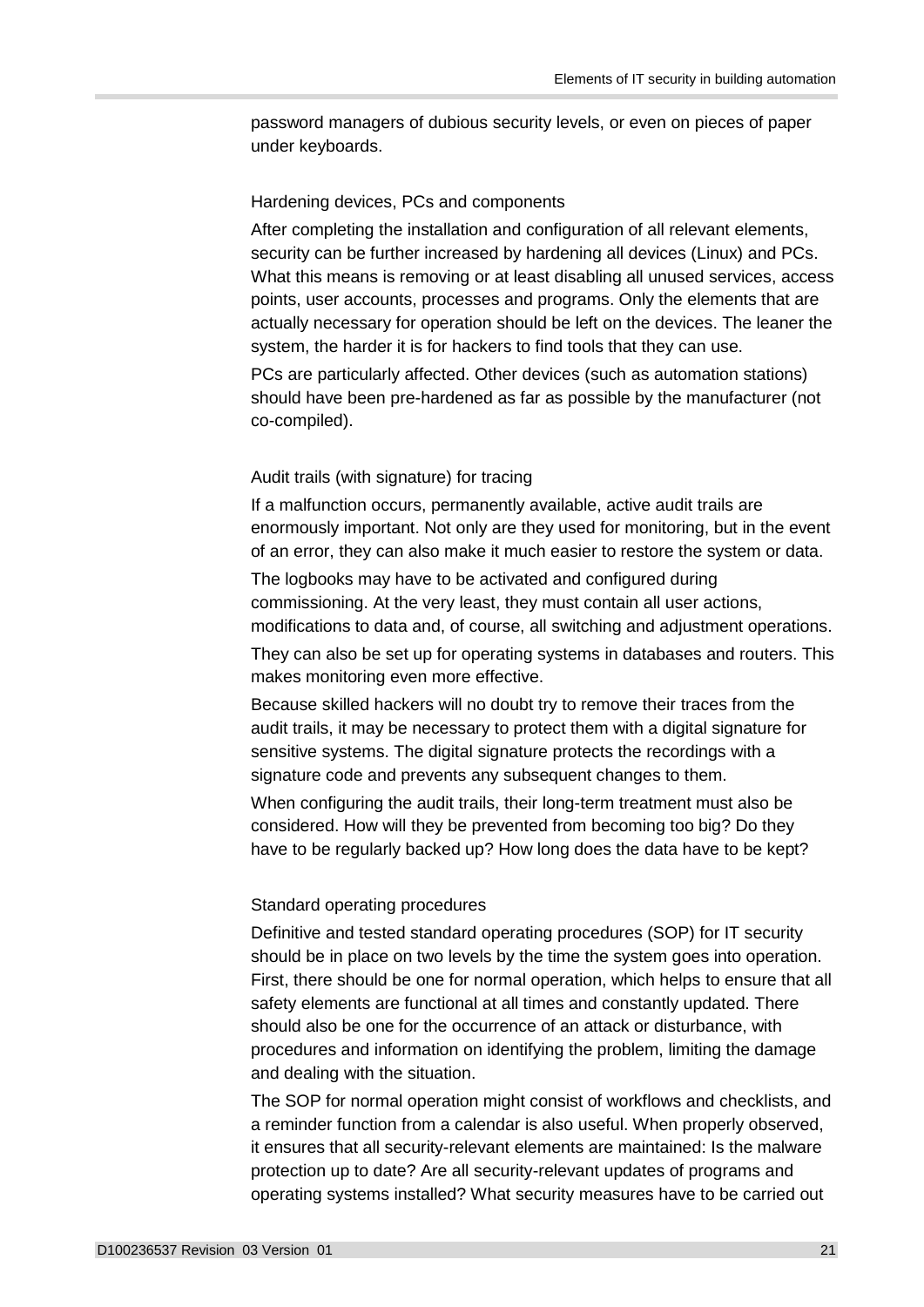for newly installed or added elements? Have backups been made and correctly saved, and is restoration regularly tested? Did whoever was responsible for checking the procedure do so? These standard operating procedures are a key component in the overall effort to prevent or minimise risks.

If an incident occurs which affects the functionality of the BA system, the system will probably be partially or completely out of action in these circumstances. In the worst case, this can have serious effects on the use of the building. The function of the BA system will then have to be restored in a hurry. Existing, clearly defined and practicable procedures including step-bystep instructions then become an invaluable aid. As well as help on restoring the function, they can contain essential information such as reporting paths, telephone numbers, escalation levels and immediate measures.

# User information and training

During day-to-day operation of the BA system, IT security can only be optimal if all of those involved play their allotted part. The human factor, which not only means those in charge of maintenance but also the users and operators, is very important.

If the system is correctly set up with all the appropriate security mechanisms, the people involved are probably the largest potential risk.

Incorrect operation of the system itself (playing around, experimenting), incorrect use of security mechanisms, inappropriate use of access data and other data, careless use of communication devices, naivety (email, phishing etc.), are probably the greatest dangers.

As well as training on technical matters, which is essential for correct operation of all the system's safety mechanisms, it is crucial to make staff aware of the potential risks and sensitise them to possible dangers

If the IT security topics are dealt with in a special training course (separately from the other topics), they are given more weight. Occasional refresher courses help maintain awareness of the topic even after long periods without any incidents. Instruction for new staff should not be forgotten either.

The topic of behaviour and recovery from damage therefore deserves its own training block.

### Elements on the maintenance level

Hackers are constantly developing ways to attack IT systems, so defensive technologies develop in response. The BA system may also develop.

The purpose of maintenance (in the context of IT security) is to regularly look after all the installed elements of IT security, update them and, if necessary, adapt the system to the latest developments.

Security-relevant updates and upgrades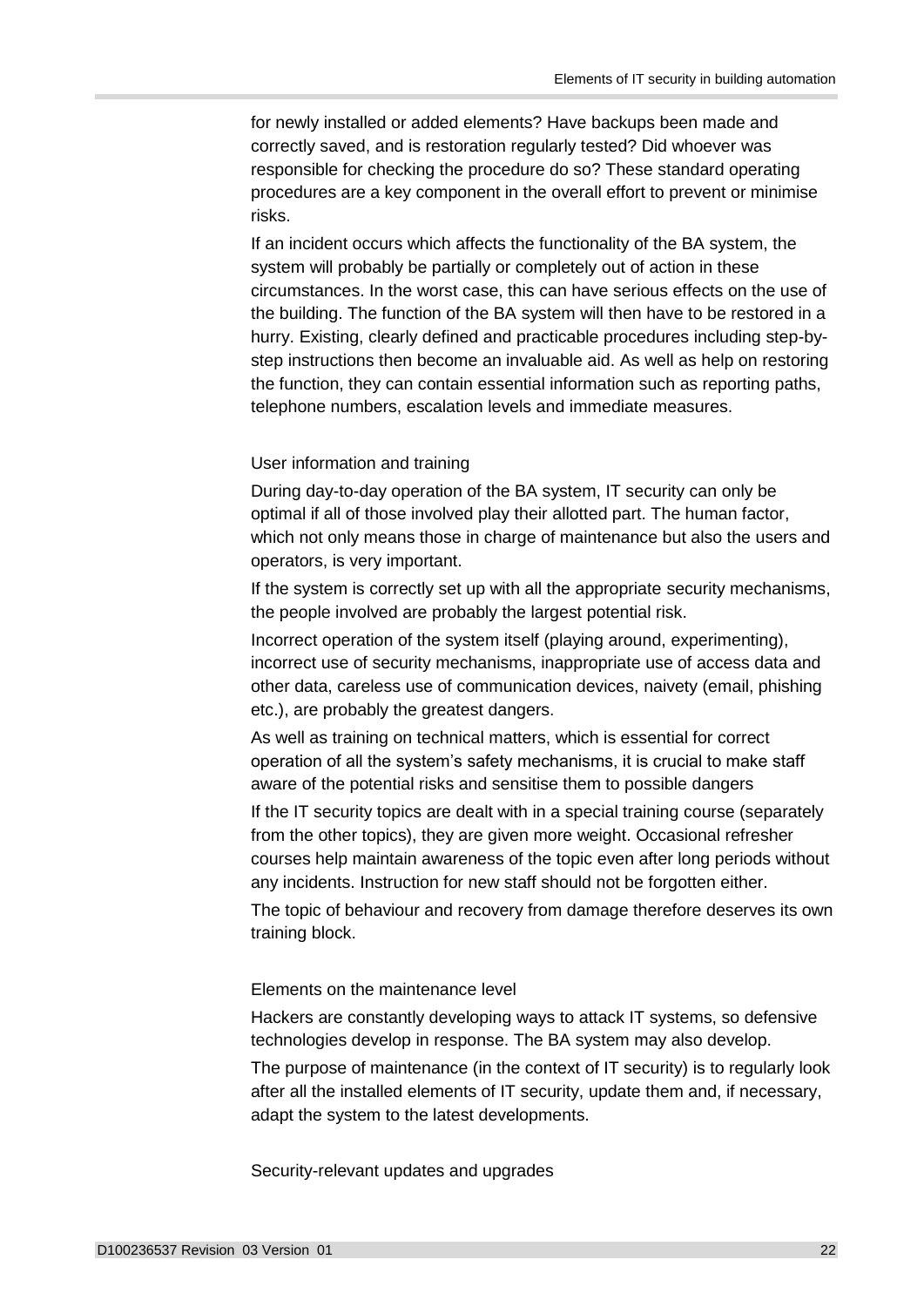All devices and programs, and especially the PCs and their malware protection, and communication equipment such as routers and VPN devices must be regularly maintained with the available updates. This is the only way these security mechanisms can keep up with the constantly developing hacking technology.

In some cases, technical development may mean having to upgrade to newer or more comprehensive versions.

## Security-relevant system adaptations

The hardware and software installed in BA systems tend to have much longer life cycles than commercial IT products.

Changes to IT threats and IT security can make it necessary not only to maintain the existing security measures, but also to implement larger, widerranging system adaptations.

### Periodic security/backup tests

To ensure a high level of effectiveness, the security measures must be checked at predefined intervals and tested as far as possible.

The procedures in the event of an attack or disturbance should also be regularly practised. This particularly applies to restoring the system from backups. Backups sometimes turn out to be unusable when it comes to the crunch.

At regular intervals, security reviews should take place to check whether system operators and users observe (IT) security procedures.

#### Elements on the user level

As has been stressed here several times, a BA system can only maintain a high level of IT security if all those involved with it perform their securityrelated tasks throughout its service life. In particular, this means the users during day-to-day operation. If any irregularities occur, they should be the first to notice them.

## User name and PW recommendations

As mentioned above, the required password complexity is specified and adapted to the system-specific risk by the manufacturer or at the latest during commissioning.

However, the users are also obliged to choose passwords that are as difficult as possible to crack. This means that they should never contain obvious elements such as their names, the names of their partners or children, date of birth, and so on. There are hackers (as well as IT enthusiasts) who write algorithms to crack passwords by comparing them with such items of personal data.

Above all, it is the length, more than the complexity, that makes a password secure. Prose sentences are also very well suited, provided they are not well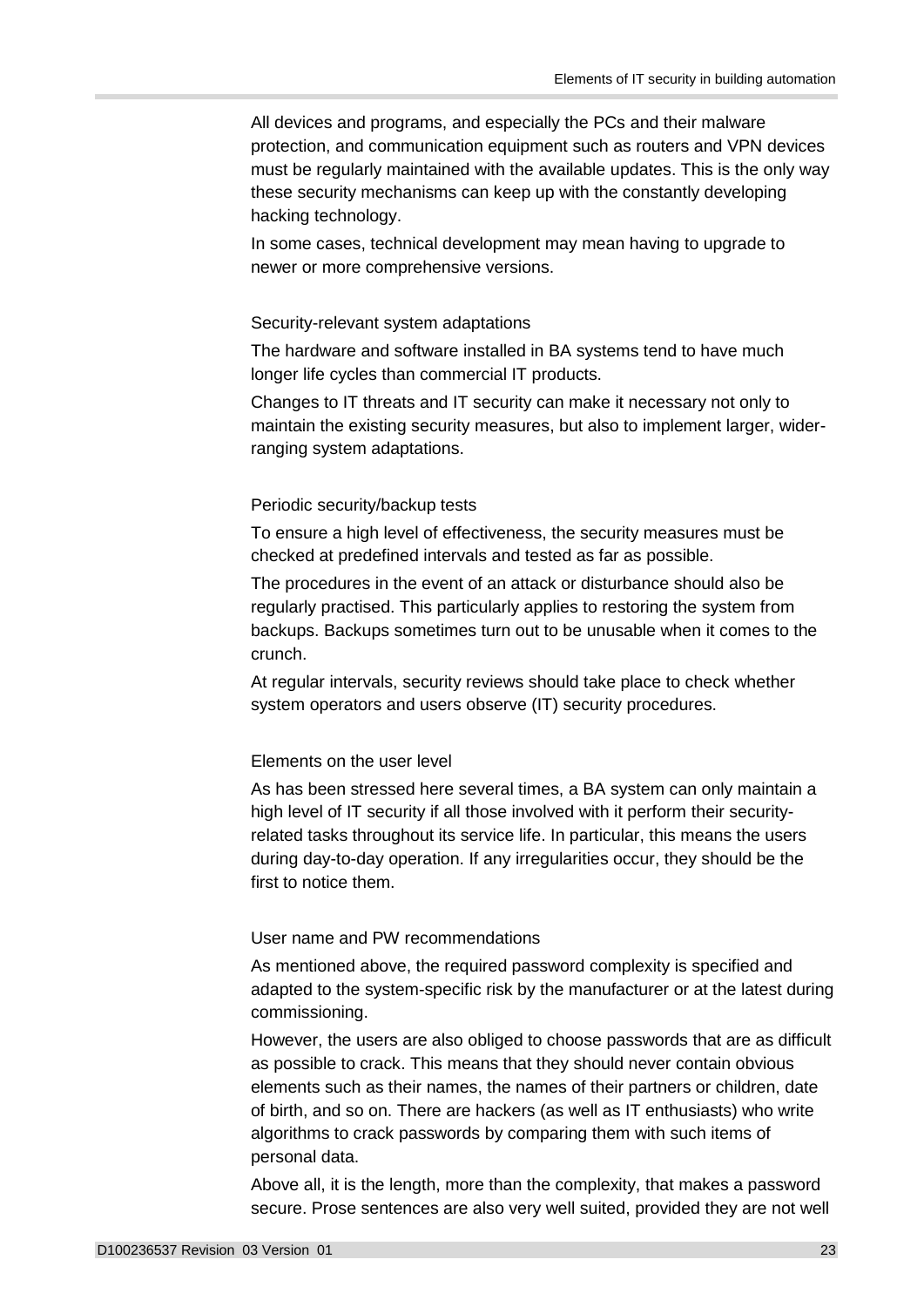known quotes or sayings. They have the great advantage of being easier to remember (e.g. "1 x Sauter always Sauter" or "my darling is the best"). Naturally, good PW habits also include never writing them down or letting other people use them.

### Backup management

Automated backup procedures must be monitored to ensure that they are correctly and completely executed. If necessary, external media must be replaced. Their effective usefulness must be periodically tested (see above). Because the backup files usually also contain copies of highly sensitive data, they must be kept in a suitably secure place. Particular attention must be paid to files with system configuration information or user administration data, for example, which can be extremely useful to skilled hackers. Engineering documents such as system topologies, security concepts etc., including all their copies, are also very useful information for an attacker with bad intentions and must be kept appropriately protected.

# Risk awareness and alertness

As mentioned above, BA system users must be taught about all the potential risks as part of dedicated IT security training courses. It is extremely important to raise their awareness and encourage them to be alert. Anomalies and unusual occurrences must be recognised and taken seriously.

As so often, humans are the main risk. Techniques such as phishing, fake program updates and even conversations can all be used in attempts to gain access to sensitive data, system information, and user names and passwords with high levels of authorisation.

# Processes and audits

Various organisations are active in this area. For example, the IEC 62443 standard is a good reference and very closely related to the ISO 27000 series. These references look at various aspects of security, from product development, through the entire life cycle of products, to discontinuation. But also the processes, the product development, the product users, such as system integrators, and finally the end users are considered. Cyber security affects everyone who comes into contact with the products and systems. It is important to define clear objectives and to use the means to this end. IT security is an always-on process and must be able to adapt to recurring and changing threats.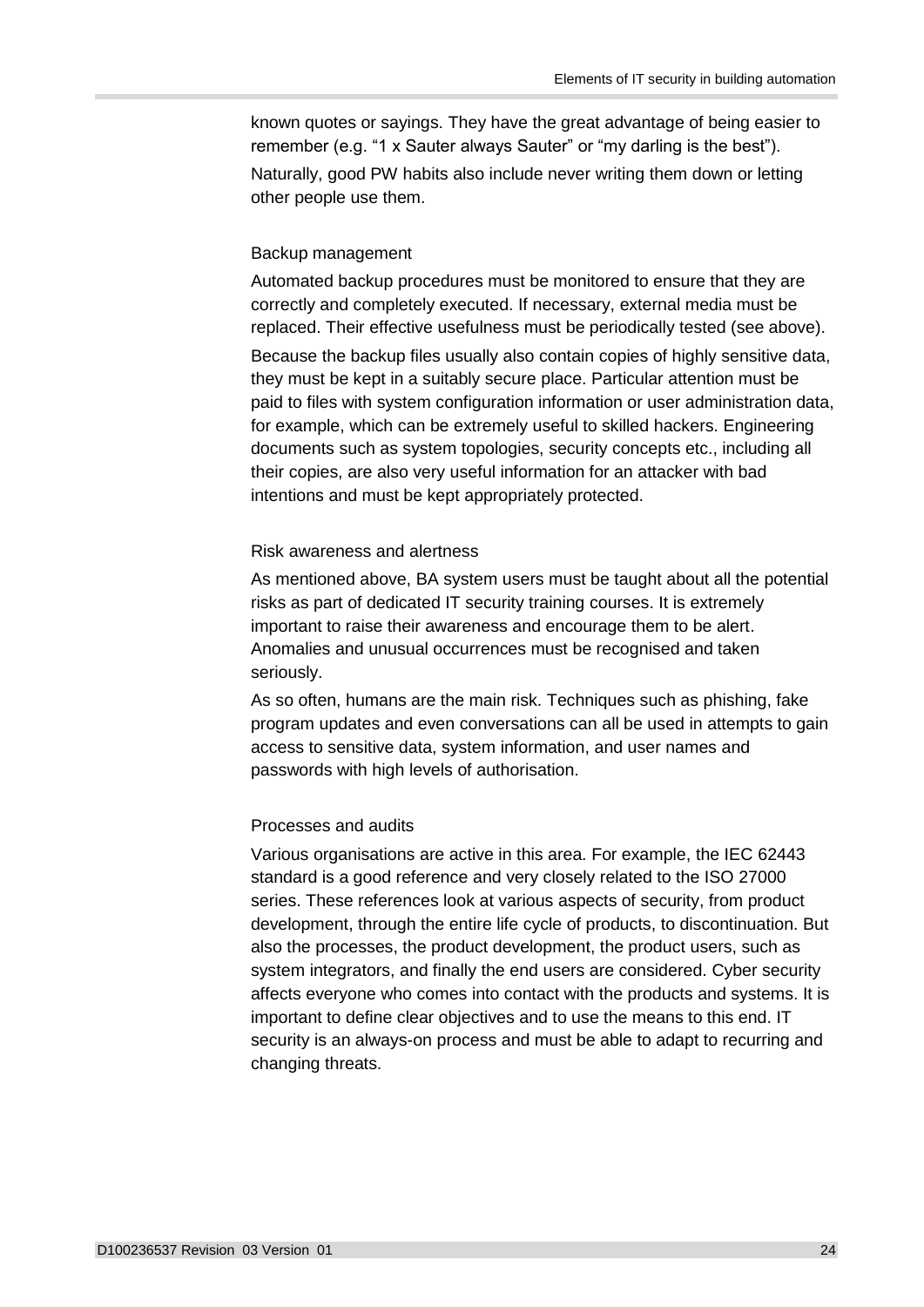

<span id="page-24-0"></span>*Fig. 3: Threats and countermeasures of IT security for the BA*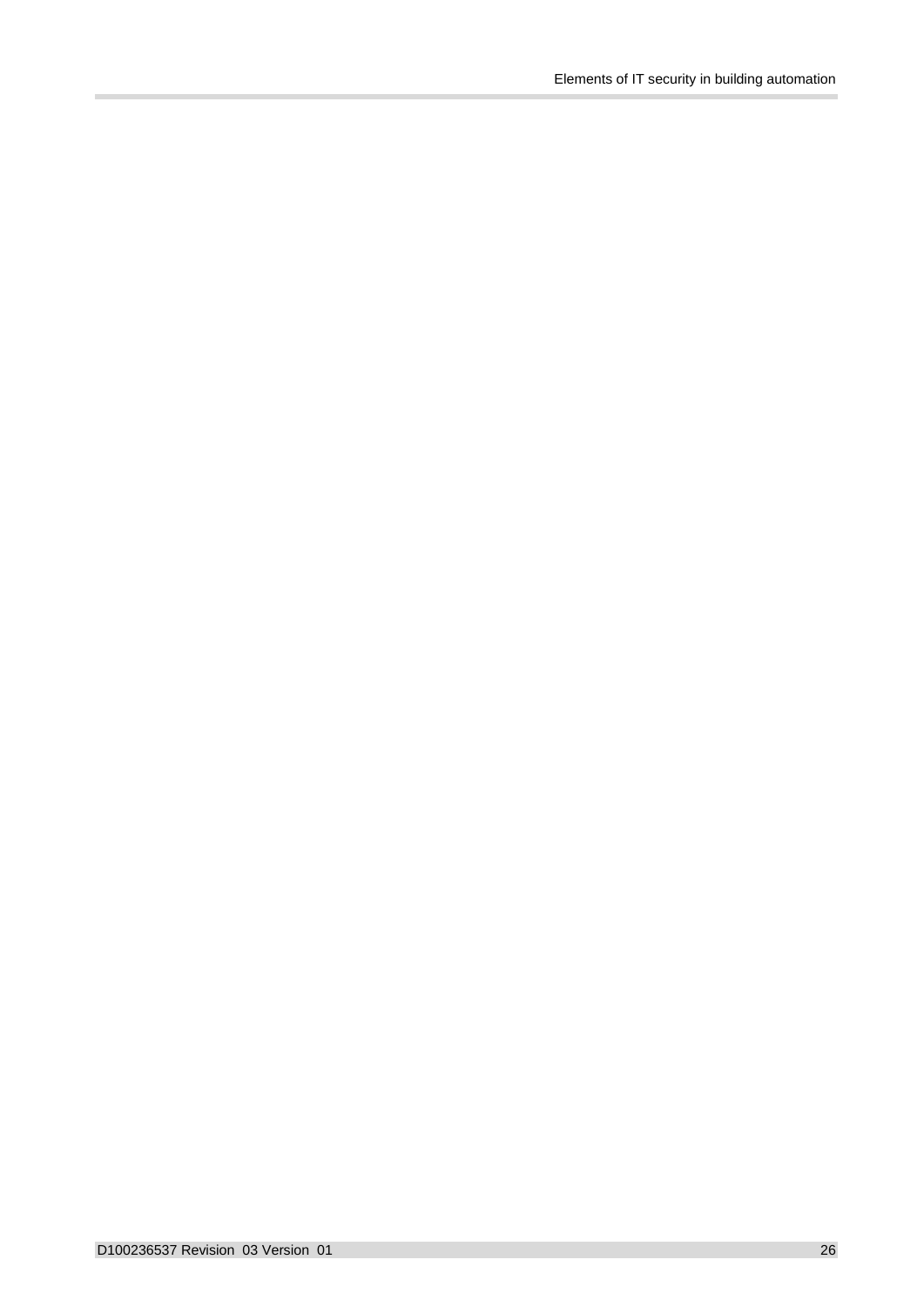# <span id="page-26-0"></span>**4 Conclusion**

The range of actions for the IT security of a BA system is enormous. There is a world of difference, from doing nothing right up to taking every conceivable precaution. Every level is possible, from "any average IT specialist can get in" to "almost impossible or not worth the effort, even for expert hackers with serious intentions", with corresponding workloads and costs!

Assessing the individual risk of each project is essential. Here too, the range is enormous. For many buildings, the risk is not much more than users playing with the technology, messing around and trying things out. There is certainly a very high, very serious risk to buildings with valuable items or where enemies are at large, or for important public buildings with a high level of vulnerability.

Basic safety measures with the state of technology usual for the industry are urgently recommended for all buildings. They help prevent most attacks and the type of playing around mentioned above. They can also help prevent incorrect operation and software errors, which can never be ruled out, and are still the most frequent cause of malfunctions.

As so often, the human factor is very important. Operator accesses with permanently logged-in user, passwords under the keyboard, borrowed passwords, unchanged plant administrator accesses, in short: lack of care, lack of risk awareness, lack of vigilance! This can be helped by providing regular information and specific training.

# The author

Franklin Linder, El.Ing. is a technical editor at SAUTER Head Office in Basel. He has 20 years of experience in the development, operation and marketing of building automation systems.

# Company portrait

As a leading provider of solutions for building automation technology in 'green buildings', SAUTER provides pleasant conditions and a sense of wellbeing in sustainable environments. SAUTER develops, produces and markets energy-efficient total solutions and offers a comprehensive range of services to ensure that buildings are operated with optimal energy usage. Our products, solutions and services ensure high energy efficiency throughout the entire life-cycle of a building, from planning and construction through to operation, in office and administrative buildings, research and educational establishments, hospitals, industrial buildings and laboratories, airports, leisure facilities, hotels and data centres. With over a century of experience and a track record of technological know-how, SAUTER is a proven system integrator, with a name that stands for continuous innovation and Swiss quality. The recipient of awards for the best automation system and the best energy service, as well as eu.bac and BTL certifications for products, SAUTER provides users and operators with an overview of energy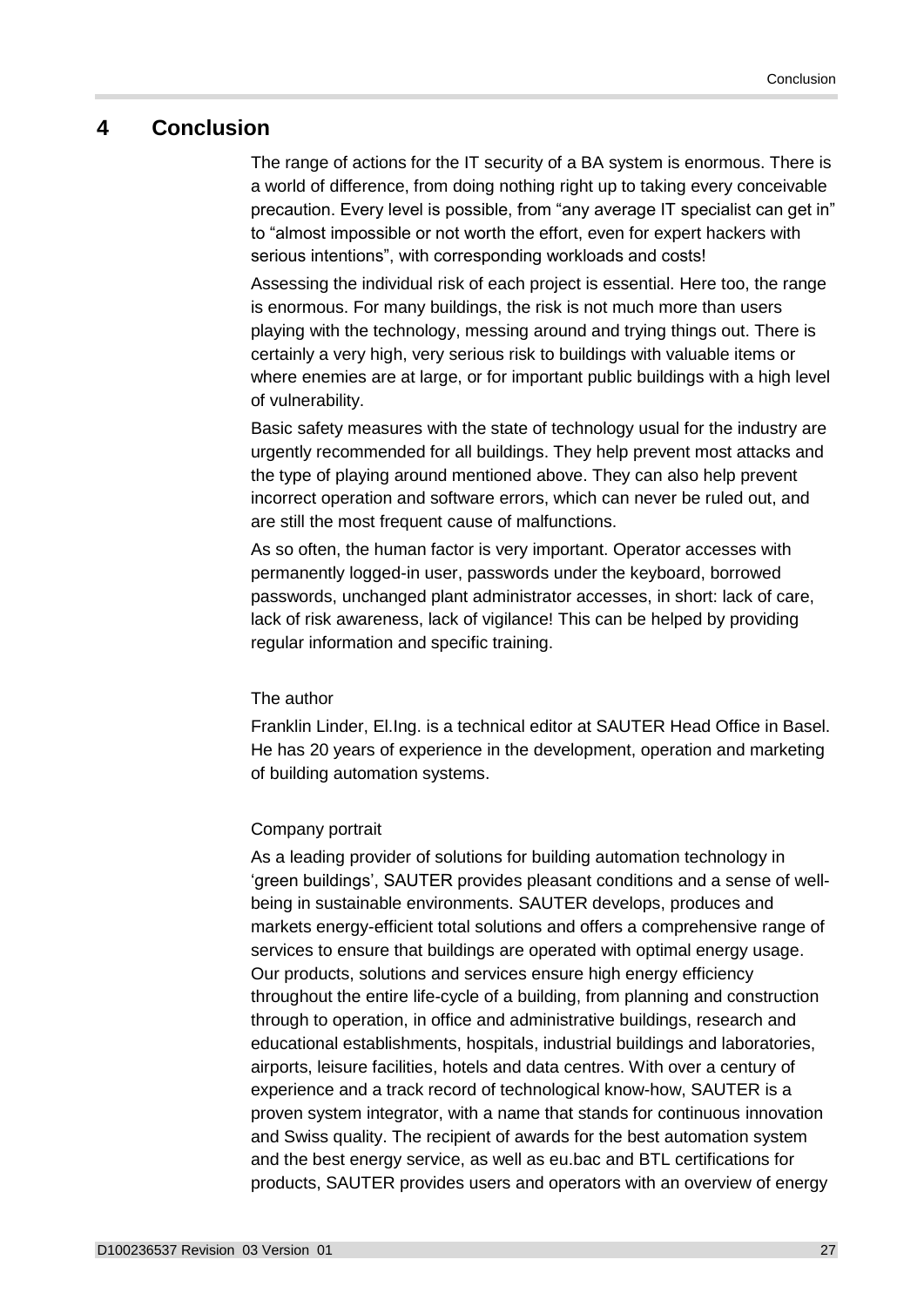flows and consumption, enabling them to track the development of their costs.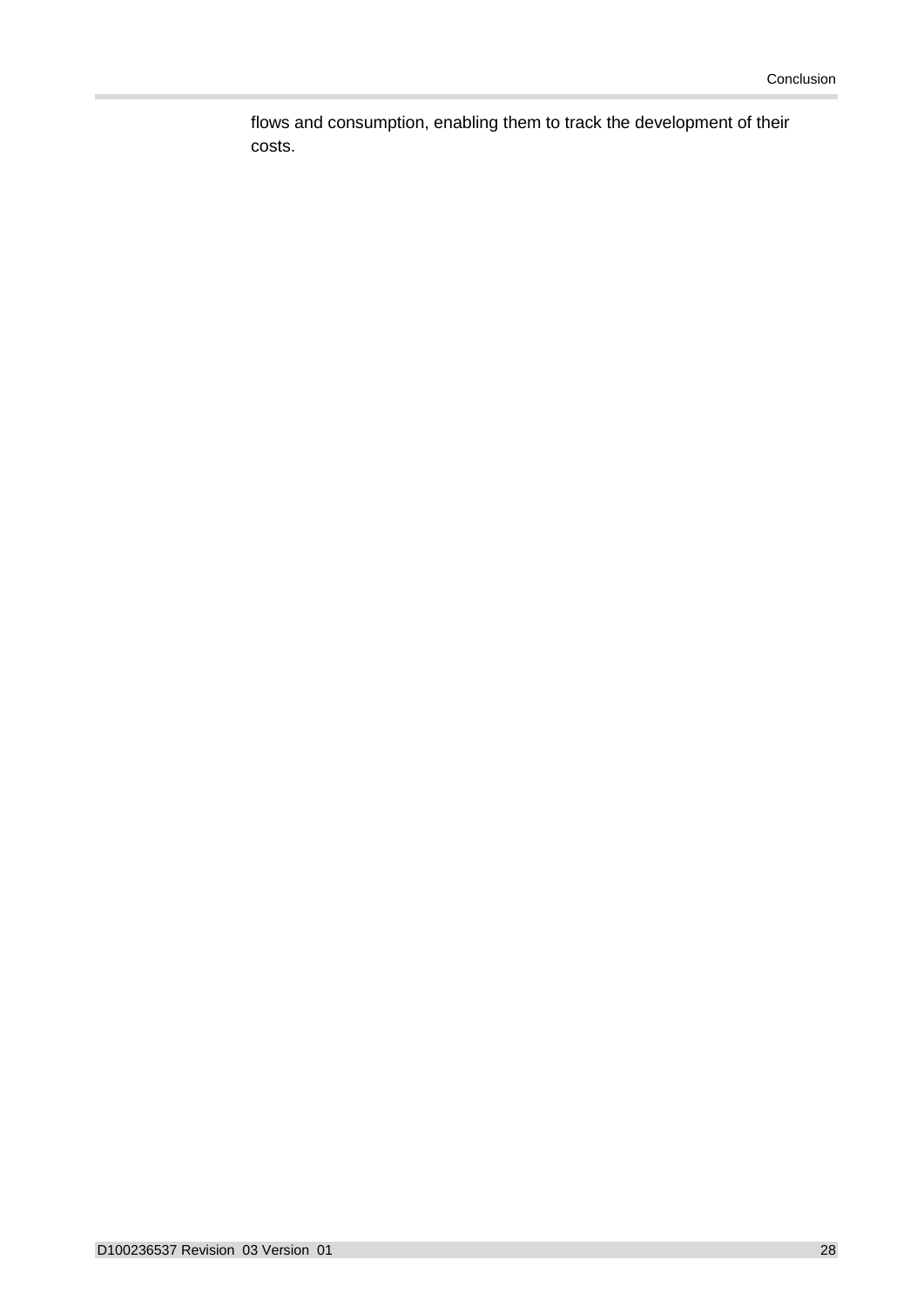# <span id="page-28-0"></span>**5 Bibliography and list of sources**

| $[1]$ | VDMA, V. D.-u. (2021-02). VDMA 24774:2021-02. IT security in building<br>automation. VDMA, German Engineering Federation.                                                                                                                                                                                                                                                                                                                       |
|-------|-------------------------------------------------------------------------------------------------------------------------------------------------------------------------------------------------------------------------------------------------------------------------------------------------------------------------------------------------------------------------------------------------------------------------------------------------|
| $[2]$ | IEC International Electrotechnical Commission. (2013-08). Industrial<br>communication networks - Network and system security - Part 3-3:<br>System security requirements and security levels (1.0 ed.). Geneva,<br>Switzerland: IEC, Geneva, Switzerland.                                                                                                                                                                                       |
| [3]   | VDMA, German Engineering Federation. (2016). Security in Automation -<br>Profiling IT security standards for mechanical and plant engineering.<br>Product and know-how protection. Berlin: HiSolutions AG. From<br>https://industrialsecurity.vdma.org/documents/16227999/16499033/149208<br>6887896_INS_NAM_2016_Industrial_Security_IEC62443.pdf/c2e80bdb-<br>c820-42cb-b3cc-fedd68571e1e                                                     |
| [4]   | ZVEI, German Electrical and Electronic Manufacturers' Association. (2017).<br>Orientation guide for manufacturers IEC 62443. Frankfurt am Main: ZVEI.<br>Retrieved from ZVEI, Zentralverband Elektrotechnik- und<br>Elektronikindistrie:<br>https://www.zvei.org/fileadmin/user_upload/Presse_und_Medien/Publikatio<br>nen/2017/April/Orientierungsleitfaden_fuer_Hersteller_IEC_62443/Orientier<br>ungsleitfaden_fuer_Hersteller_IEC_62443.pdf |
| [5]   | Cybersecurity for modulo 6. An Overview. Implementing IEC 62443 for<br>Building Automation.2019-11, 5 <sup>th</sup> Revision, Fr. SAUTER AG.<br>https://extranet2.ch.sauter-bc.com/wp-<br>content/uploads/sites/13/2020/01/1071060-26.pdf                                                                                                                                                                                                       |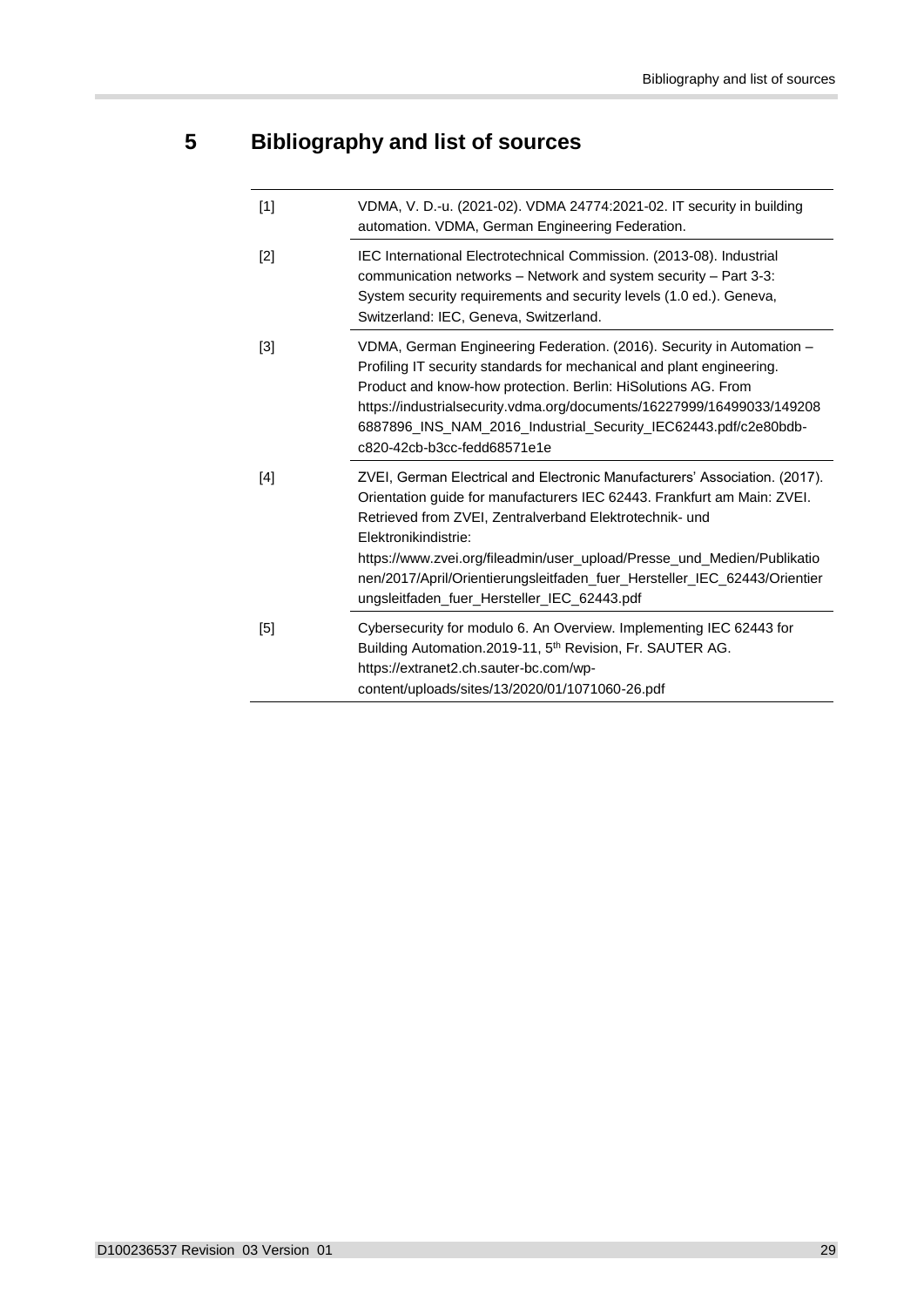# **6 List of abbreviations**

<span id="page-29-0"></span>

| <b>Abbreviation</b> | <b>Term</b> |
|---------------------|-------------|
| e.g.                | for example |
| gen.                | In general  |
|                     |             |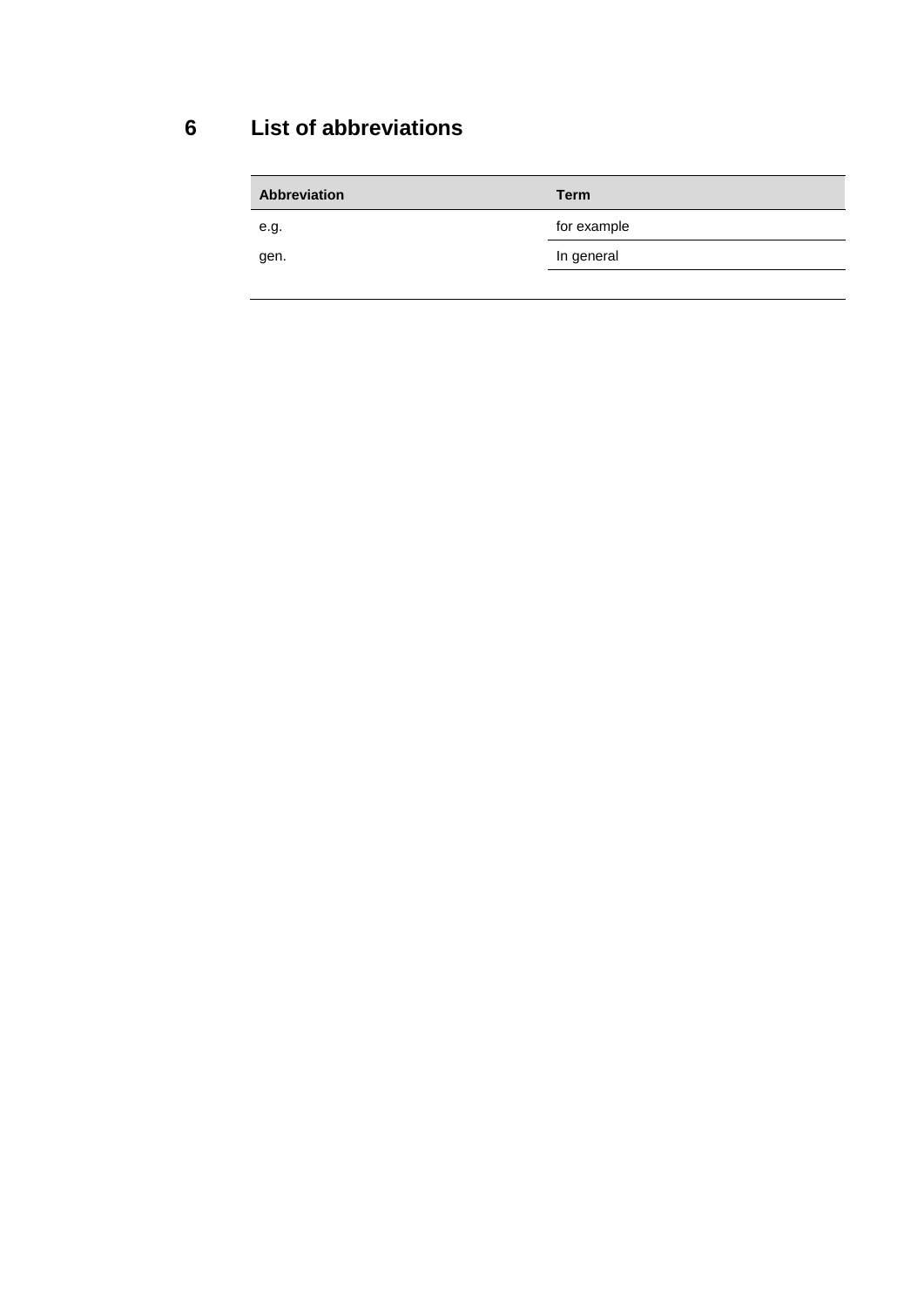#### <span id="page-30-0"></span>Index  $\overline{\mathbf{7}}$

# $\overline{A}$

| <b>AES</b> |  |
|------------|--|
|            |  |
| AI         |  |
|            |  |
| <b>API</b> |  |
|            |  |
| AS         |  |
|            |  |
|            |  |

# $\overline{B}$

| <b>BA</b><br>BACnet/IP |  |
|------------------------|--|
|                        |  |
| BACnet/SC              |  |
|                        |  |
| <b>BEMS</b>            |  |
| <b>BYOD</b>            |  |
|                        |  |

# $\overline{D}$

| <b>DPI</b> |  |
|------------|--|
|            |  |

# $\overline{F}$

| FTP         |  |
|-------------|--|
|             |  |
| <b>FTPS</b> |  |
|             |  |
| <b>FW</b>   |  |
|             |  |
|             |  |

# $\overline{H}$

| https |  |
|-------|--|
|       |  |
| HVAC  |  |
|       |  |
|       |  |

# $\overline{I}$

| <b>IEC</b> |  |
|------------|--|
| loT        |  |
|            |  |
| IP         |  |
|            |  |
| IT         |  |
|            |  |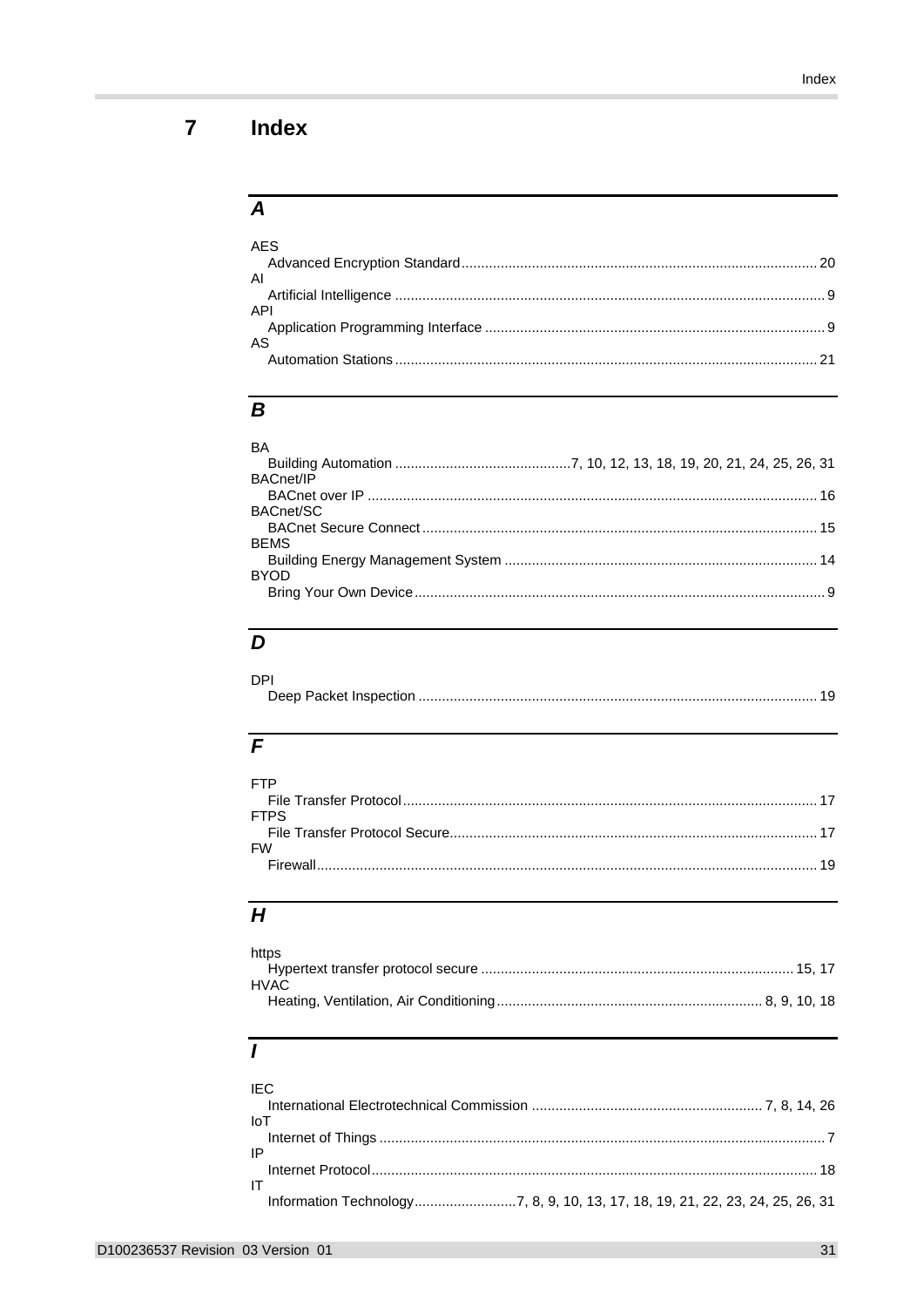# $\overline{L}$

| I AN    |  |
|---------|--|
|         |  |
| I DAP   |  |
|         |  |
| LoRaWAN |  |
|         |  |
|         |  |

# $\overline{M}$

| <b>MAC</b> |  |
|------------|--|
|            |  |
| MI         |  |
|            |  |
| MOTT       |  |
|            |  |
|            |  |

# $\overline{o}$

| OPC. |  |
|------|--|
|      |  |
| -OSI |  |
|      |  |

# $\overline{P}$

| PC.       |  |
|-----------|--|
|           |  |
| PKI       |  |
|           |  |
| -PI C     |  |
|           |  |
| <b>PW</b> |  |
|           |  |
|           |  |

# $\overline{R}$

| RADIUS |  |
|--------|--|
|        |  |

# $\overline{s}$

| <b>SCADA</b> |  |
|--------------|--|
| SOP          |  |
| <b>SSH</b>   |  |
|              |  |

# $\overline{\tau}$

| <b>TLS</b> |  |
|------------|--|
|            |  |